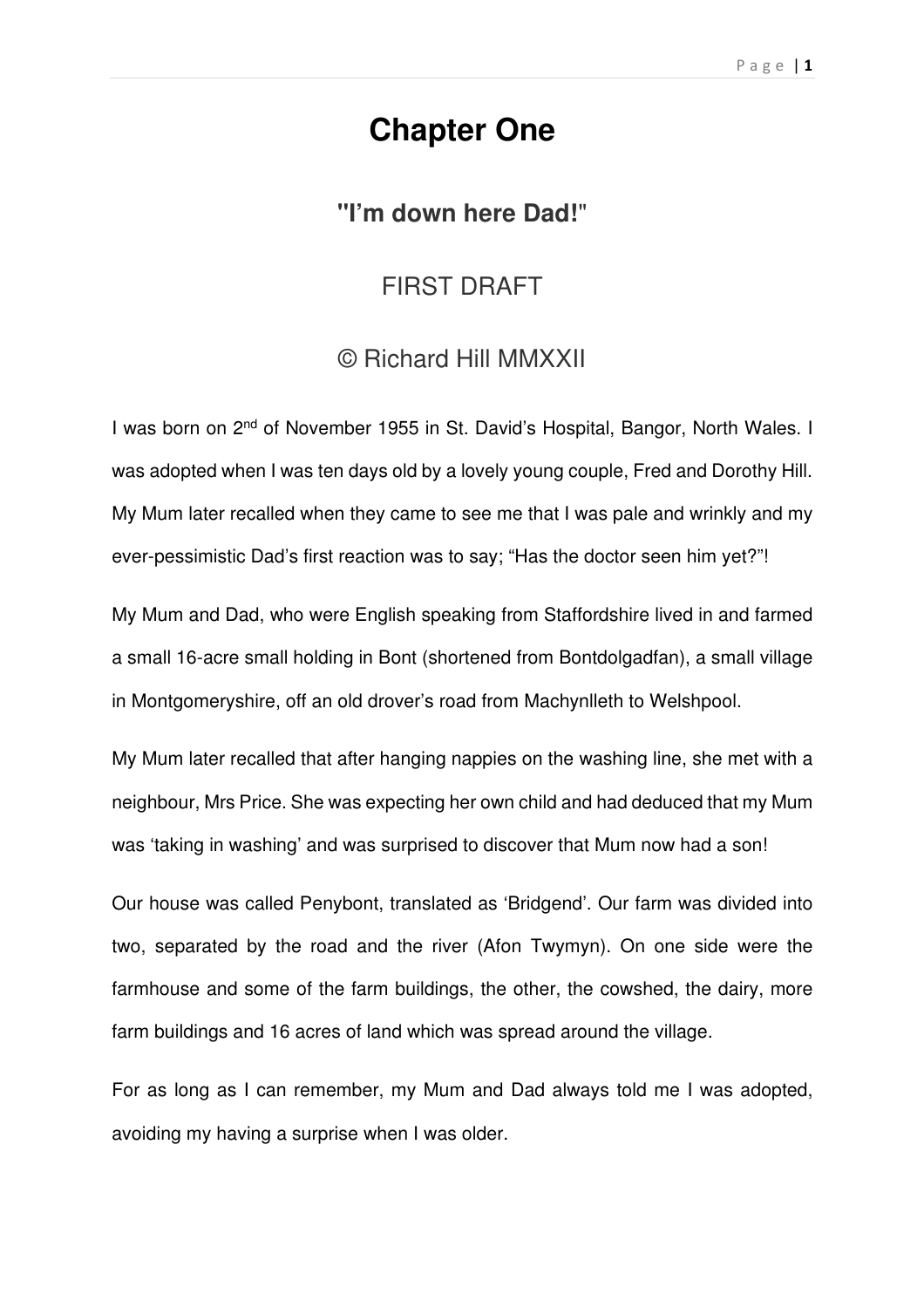The process of adoption was a long one, once they took me home, they had to wait a further six months and attend a court process, in the presence of my birth mother to ensure she was content to finally hand over me for a complete legal adoption.

I can't remember much about my early years. Both Dad and Mum were incredibly hard working. They had little money. When I was really young, Dad worked for the Forestry Commission. Before work each morning, he would have to milk our few cows, an operation he had to repeat on his return followed by all his other farm work. Mum and Dad sold milk locally, rich Channel Island milk from their beautiful Guernsey and Jersey cattle. I remember going on the milk round with Dad, around Bont and the nearby villages of Llan and Pennant, proudly sitting in the front of his rusting Morris Minor van. He gave up working for the Forestry Commission before I can remember.

On 'payday', many of the customers would leave their 'milk money' in the wide necked washed-up milk bottles, but in the winter, when the bottles were really cold, the coins would get stuck in the bottles, the change having being dropped in the bottles when they were hot from washing. The bottle necks would expand and contract due to the changes in temperature. Dad would have to leave the change in the bottles until he could re-heat the bottles with hot water back in the dairy.

Once established, many of Dad's customers would invite us for supper. One such customer was a well-educated lady called Miss Hanmer, an English lady who lived in a large house and invited us to supper. On one occasion, thinking I was bored, she gave me a book to read, a Thelwell cartoon book, 'A leg at each corner' which amused me greatly. This must have been so evident that Miss Hanmer gave it me to keep. I gratefully accepted, but not to the amusement of my Mum and Dad who believed my acceptance to be rude.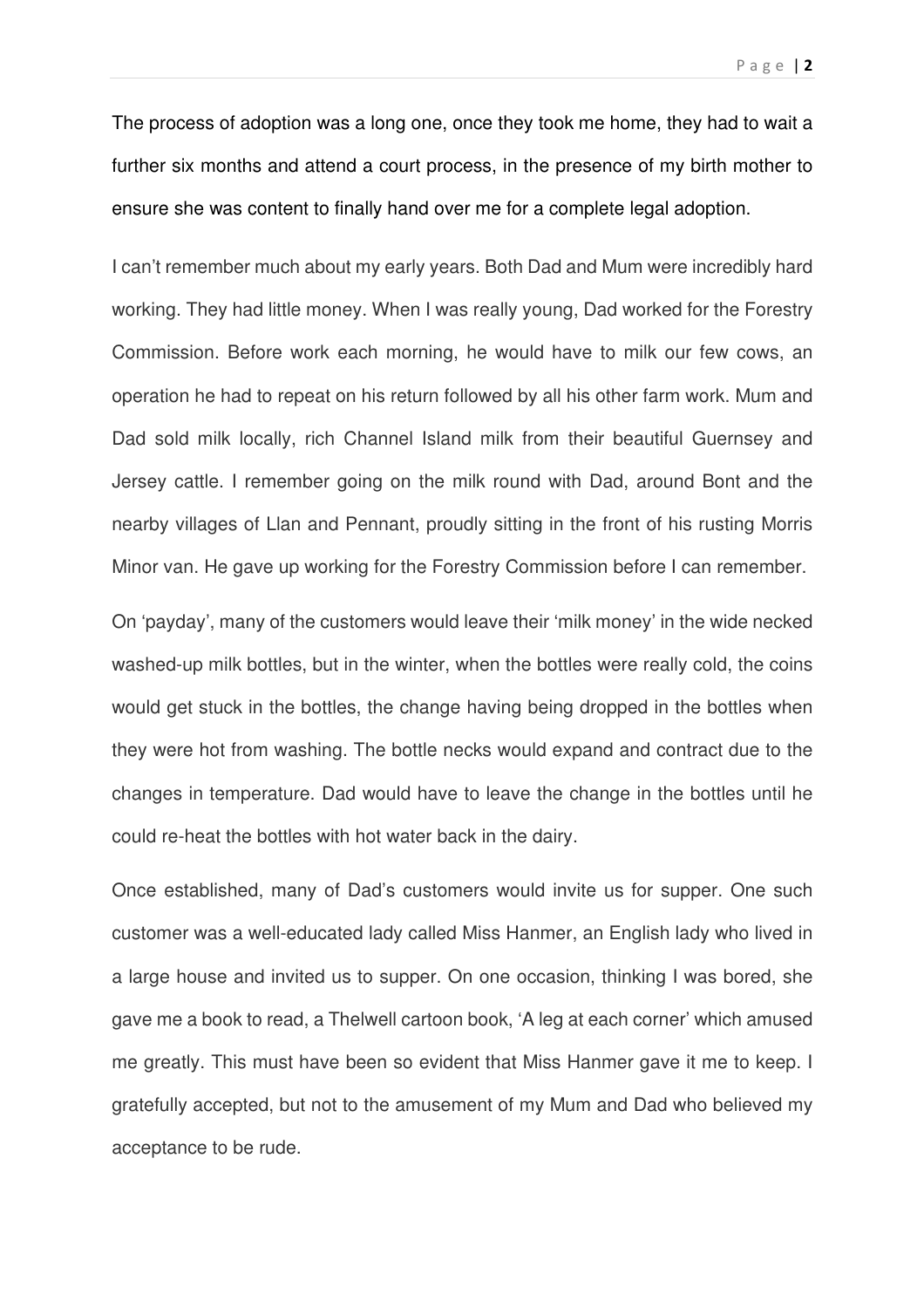We used to go to other customers for supper, many of them surprised to learn, that their milkman, my dad, only took one single drop of milk in his tea. He didn't like it with no milk or some milk. It had to be that single solitary drop! From the man who sold milk around the area.

For his milk round and travelling to market I can remember that Dad decided to change his van. He was to buy a replacement from a man in the nearby village of Llanbrynmair. He took me with him one evening. We stopped opposite the Wynnstay Arms and Dad met a man who looked over the van. I didn't understand what was happening, but after my dad and the man had concluded their business, the man gave me a coin, a half a crown 2s 6d (12½ pence today) which I put in the glove compartment. Dad and I then left the van and walked a few hundred yards up the road where Dad met another man and looked over a different van. Eventually Dad told me to get into the passenger seat. I still had no idea what was happening. As we drove away, I asked Dad why we were in a different van and he explained that he had bought this van to replace the old one. This really upset me as I had left the half-crown in the old van. I remember crying myself to sleep that night and was disappointed for a very long time afterwards.

The van and 'Fergie' tractor were overhauled and serviced by local mechanic, Bill Owen. He would come in his oily overalls to maintain them. The 'Fergie', Ferguson tractor was the workhorse of the farm. It had a three-point linkage and power take-off, so it could connect to, and power, a range of agricultural machinery. When he'd finished his dirty oily task, he would come into the house. "Would you like a cup of tea?" asked mum. "I'll have it in my hand." he replied. "Wouldn't you prefer it in a cup?" my mum joked. But the joke was lost on Mr Owen. Apparently a 'cup of tea' meant to him, coming to the table for a full tea, but he really only wanted a cup of tea!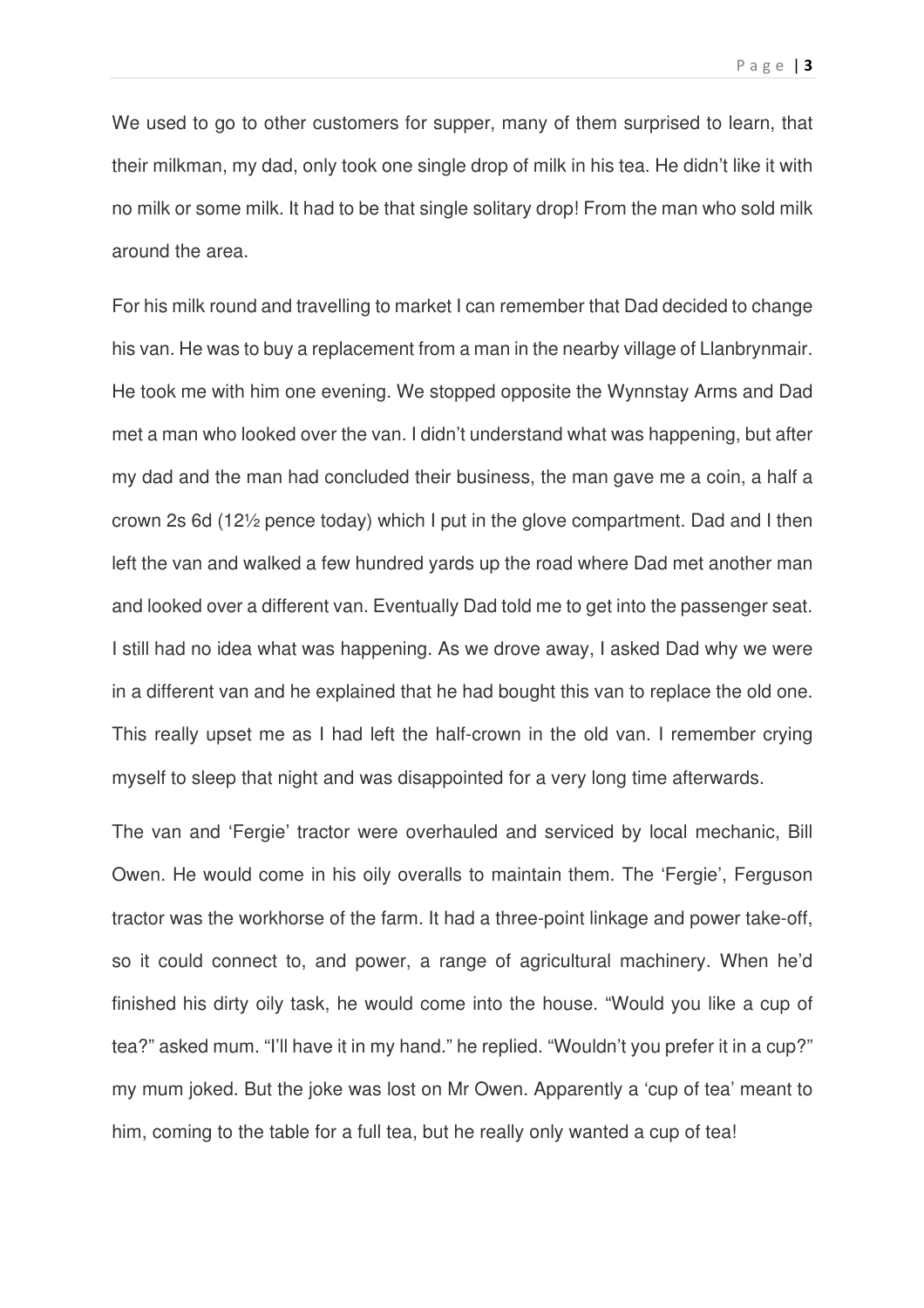Mum once told me about a professional photographer who went around the village, selling the opportunity for parents to get a professional photograph of their child(ren). Both mum and dad liked the idea of obtaining a photograph of me We had an old and battered Chaise Longue in the living room. I was perched on it while the photographer took my picture. They were black & white but coloured by hand. A few weeks later, the photographer returned with a framed photograph of me. Mum wasn't too pleased with the outcome. My hair was coloured light brown, when in reality it was auburn. Both mum and dad said that they would not pay for the photograph until the photographer delivered a faithfully coloured image of me.

Welsh was the first language of the majority of the inhabitants of Bont. As a consequence, I learnt and spoke English at home, but Welsh with the children I played and went to school with. I was told by Mum that I, along with my best friends at the time, Gaynor Thomas and Alwyn Price developed our own language which contained both English and Welsh words. The only phrase I can remember that consisted of both Welsh and English is '*un yes*', which roughly translated means '*isn't it?*.

However, I became almost fluent in Welsh, reading, listening and speaking. I've lost most of it now, but retain some words plus the ability to pronounce difficult words such as 'Pontcysyllte' and 'LlanfairpwllgwyngyllgogerychwyrndrobwllLlantysiliogogogoch'!

As a small child I had a number of imaginary pets, including a snake! I also had an imaginary friend who lived up on the mountain. When visiting, Mum would have to lay an extra place at the table for my imaginary friend! Later on, I stopped mentioning 'my friend', as I called him. Mum asked me where he was. "He died" I said.

My mum recalled that once, after tea, I sat on dad's lap while he sang 'Don't jump off the roof dad' to me. When he'd finished apparently all I said was "Oh dear dad'!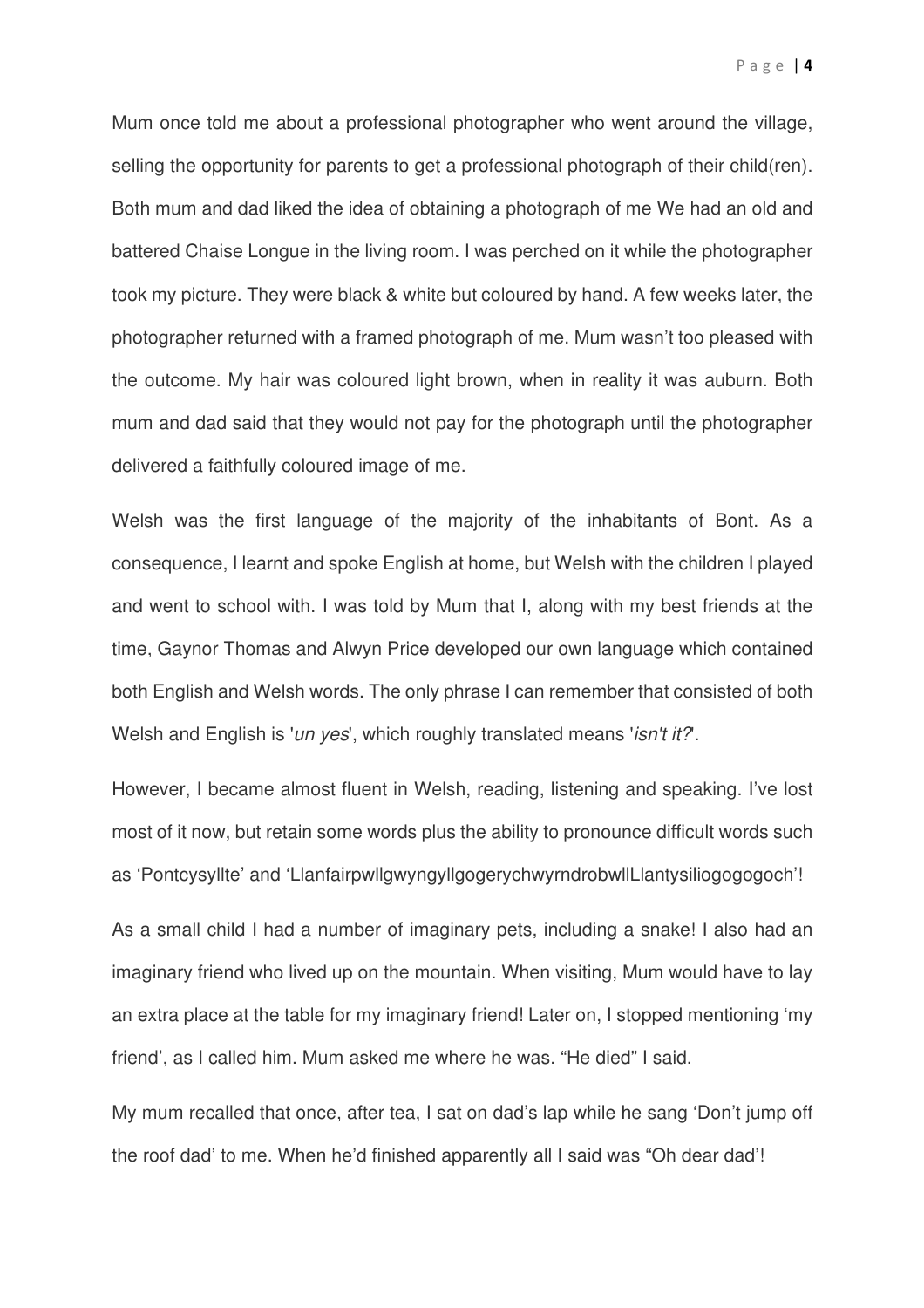As a child I was always showing off. I still do. I have quite an ego! I regularly participated in the traditional form of performing festival known as the 'Eisteddfod'. I won quite a few prizes as a boy soprano, and for recitation. I would also sing at home, in bed to attract attention and on the yard gatepost to attract tips – the latter worked but the former didn't.

There was a small river that ran through the centre of the village called 'Afon Twymyn'.

A 18<sup>th</sup> century stone bridge carried the road from one side to the other. It was a lifeless and inert river with no fish, save the odd dead fish. This was due to contamination caused by old abandoned lead workings at 'Dylife', a way upstream. But the river was a great place to play, as I frequently did. Mum once caught me playing in the river, covered in paint. She saw that I had poured brightly coloured paint into the river and paint had washed up onto the pebbles leaving lovely layers of colour on the pebbles. Mum was concerned who the owner of the cans of paint was, and was not in the least happy when she realised that I had taken them from our own outhouse.

On another occasion, my dad couldn't find his brand-new spade, but eventually found it lying a few inches underwater in the river. I was the only culprit, and I got spanked for it. I cried and thought it was terribly unfair, particularly as it was my birthday!

In the mid-sixties, when I was about 9 or 10, the village, the river and other parts of Bont became a large construction site as the village was 'piped up' for mains sewerage. Prior to this, our only toilet was in a privy in the garden. Part of our yard and farm were given over to temporary site works. Alongside the other side of the river from our yard a big 'pit' was excavated for the construction of a large holding tank and pumping station. Every other day or so, the solid slate would be blasted into manageable rocks which could be carried away. These 'rocks' were dug by a large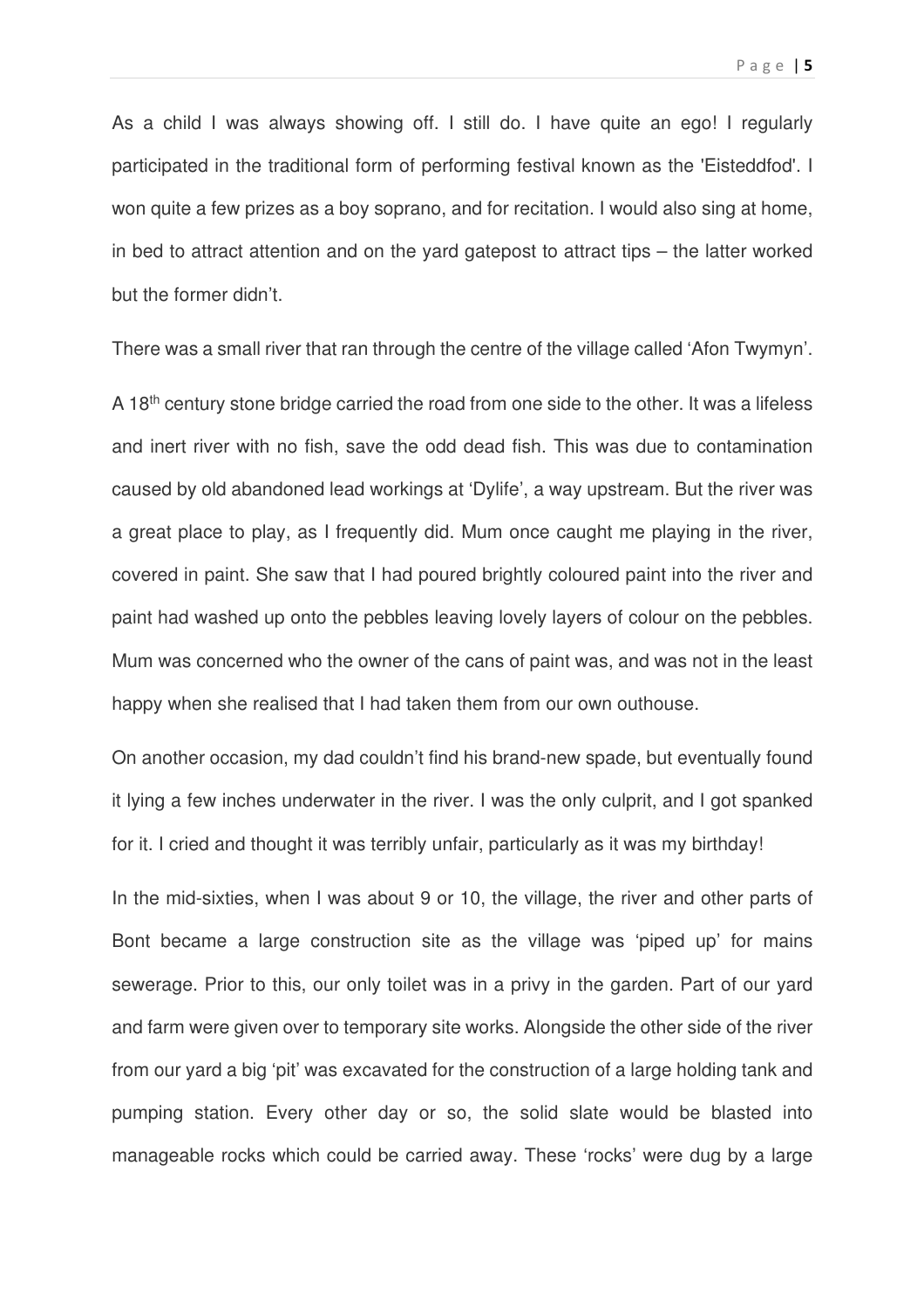JCB type excavator and deposited into dumper trucks that stood in the river. The dumper trucks would then carry the spoil, across the river, through our yard, over the bridge and down the lane to the other part of our farm. The slate would then be dumped onto the riverside of the farmyard thereby increasing its size.

The dumper truck drivers would often let me ride on the mudguard of the truck as they drove backwards and forwards between the tank and the farmyard. In hindsight, this was a really dangerous thing to do, especially as on one occasion, a truck (minus me), hurtled down the embankment into the river, trapping the driver under it. Many workmen rushed to his aid and together lifted the 1/4 ton truck off him. I saw part of this from the bridge and alternated from watching the drama unfold and running back to the house. The workmen loaded the man onto a piece of used shuttering and carried him up to the road. A long while later, an ambulance arrived and transported him to a hospital. After this I was barred from riding on the dumper trucks.

The workmen had a 'rest room' housed in my dad's fertilizer shed, adjacent to the farmhouse, where they would take their tea breaks. The men nicknamed me 'red' because of my bright 'ginger' hair. These workmen had an incredible thirst for bottles of pop. They would ask me to go to the post office shop with the empties and buy full bottles. In return they would let me keep the change and the deposit redeemed on the empties. One of the workmen, whom we children nicknamed 'workie' used to have a habit of putting his hand up my shorts to touch my genitals. If that were to happen these days, it would be called 'sexual harassment'. The other workmen seemed to turn a blind eye to his behaviour. It frightened me, but I never told anyone, thinking it was my fault and that I would get into trouble.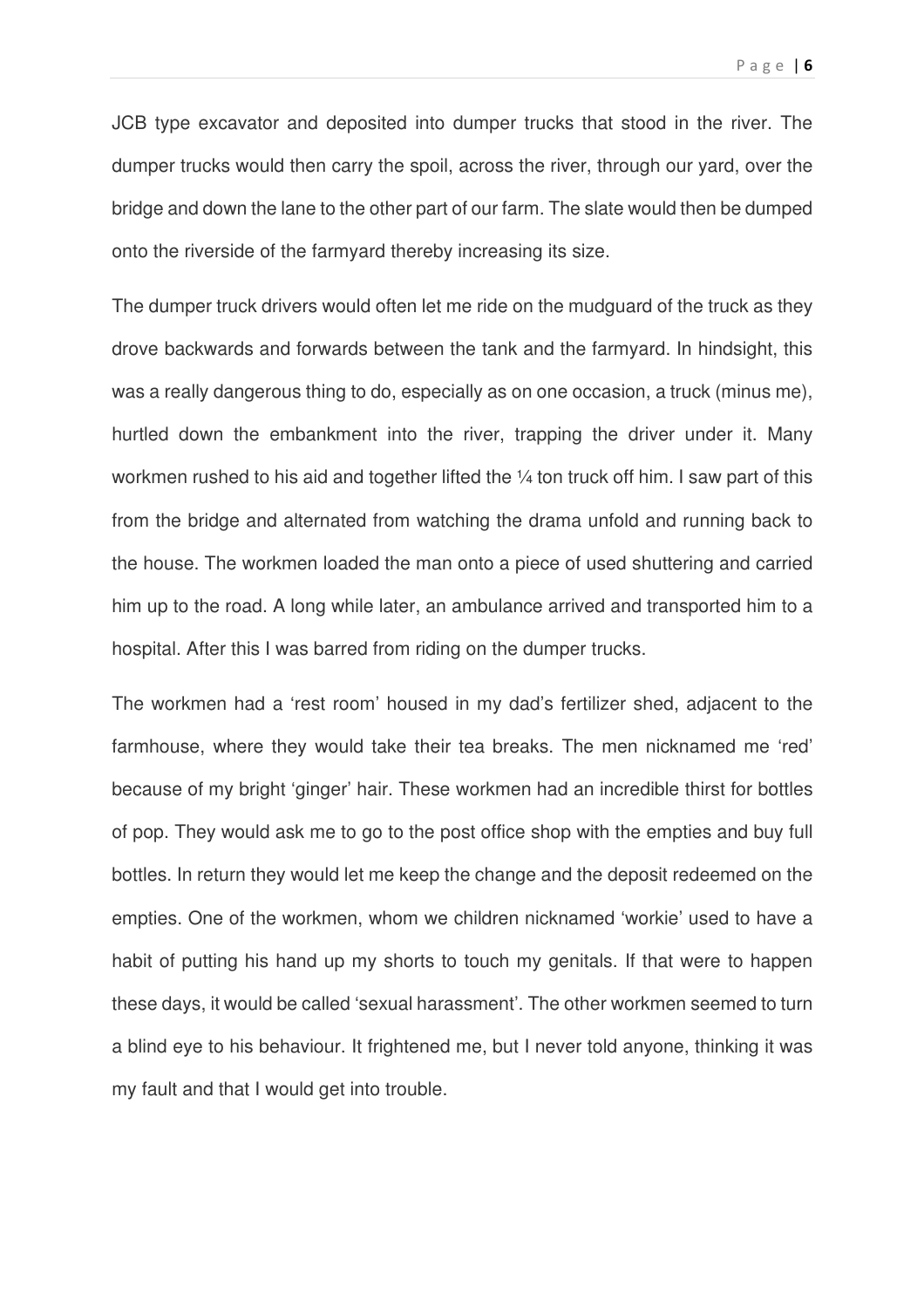Sometimes I would share the money I'd made from doing the 'pop run' with the other children, by buying them sweets etc. One occasion stands out in my memory. I asked Mrs. Pitcher, the shopkeeper, for something "for the kids". "For the kids?!" she queried. "Are their parents' goats then?".

Another memory that stands out was 'Auntie Lucy'. She wasn't really my auntie, but used to 'baby-sit' me during harvest time. Mum had known Auntie Lucy since she was a young girl back in Staffordshire. Auntie Lucy came to stay every year and I looked forward to her arrival very much. Dad and I would drive the three or so miles to Llanbrynmair station to meet the train. This was exciting stuff.

I can vividly recall expecting the arrival of the steam train and Auntie Lucy. There was a lovely aroma of steam trains in the station. Then there was a sound of a steam whistle in the distance, raising the expectation and finally the train appeared. It pulled into the station and oh, that steam smell! I would run up and down the platform, looking for Auntie Lucy, until I finally I found her. Dad would help her with her luggage while I went up to the engine end to experience the train moving off.

Auntie Lucy was a kindly old lady with silvery hair. She had an unusual habit of ending her sentences with the phrase "with it". While she was with us, Mum could join in the haymaking and harvesting and often doing the milking. Throughout this time, Dad still had to deliver milk to his (loyal) customers. When all the harvesting was done it was time for Auntie Lucy to go home which meant another exciting trip to Llanbrynmair station.

In the summertime, during the school holidays, I would go on holiday and stay with my Auntie Joyce (Mum's sister) and Uncle Bill. They had a farm near Swynnerton in Staffordshire. Things were different and thrilling there. They had bigger black and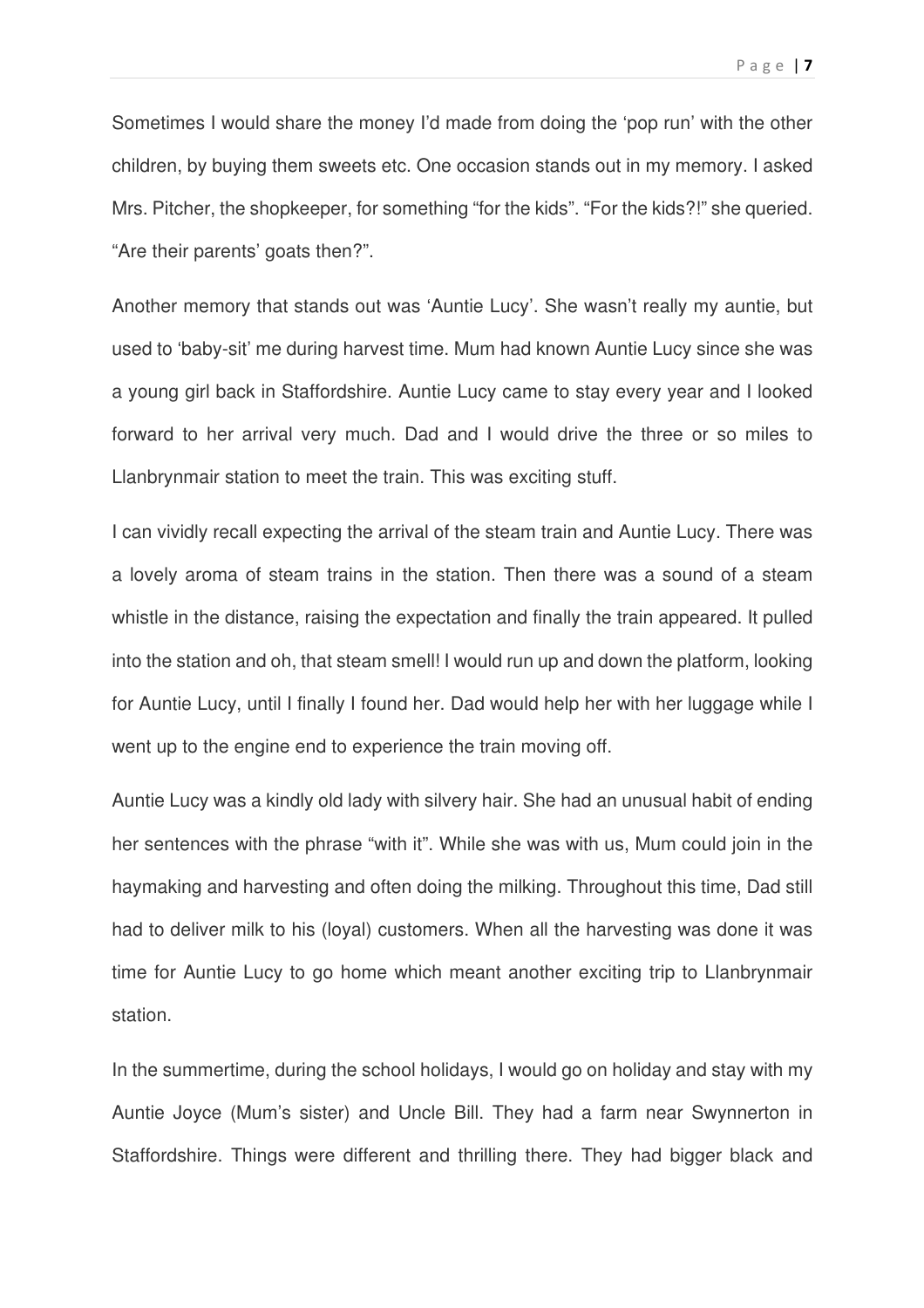white cows, Friesians which I used to go and bring in for milking with Uncle Bill. Other things were different to what I was used to. Their soil was a 'red' sandy soil and they had big electricity pylons in their fields. Their house and garden had a distinct aroma of tomatoes which were grown in two greenhouses and stored in their outer kitchen. I was always disappointed when the holiday was over and it was time to come home.

But I soon got over it and was glad to be home. There were many things that excited me there. We had about eight cows, some Guernsey and some Jersey. In the main, cows are wary of humans, but not all. We had a 'friendly' cow called Hathaway. She would lay contentedly chewing her cud and allow me to lay against her whilst gently stroking her. She would occasionally lick an exposed area of skin, and although grateful for her affection, the 'rasping' of her tongue would make me pull back. I naturally liked to sing to her, though I never discovered whether she preferred my singing in English or Welsh!

Hair cutting happened in the home. The barber came to us, a Mr Griffiths. I remember him in slightly scruffy clothes and always with a half-smoked cigarette in his mouth. He wore hob-nailed boots with the tops of old wellingtons slid over them. I would sit on a dining chair with a piece of cloth round my neck as Mr Griffiths cut away with an ageing pair of hand clippers that now and then pulled at my hair. He had an irritating practise of rubbing his privates against my shoulder. Again, I never told anyone in case they saw it as my exaggeration and figment of my imagination. Mum always concluded his visit with a cup of tea and a chat before he went on his way.

From my arrival as a babe in arms in 1955 until approximately the early sixties, Bont lacked three important services; mains water, electricity and telephone. Water for the house came from roadside wells and for the farm the river. At some point, around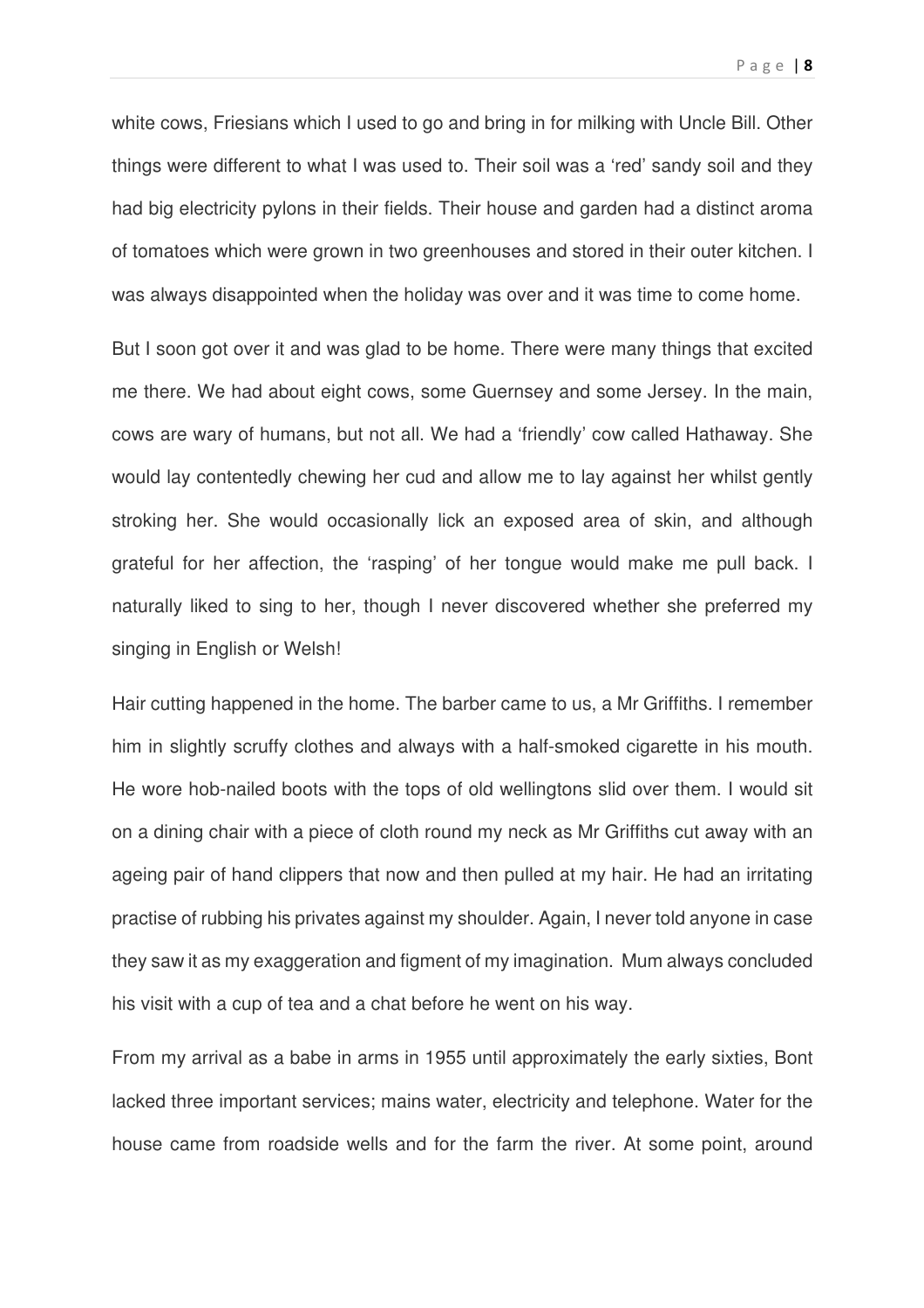1960, mains water was installed. Light was derived from hurricane lamps in the farm and paraffin lamps in the house. I can't remember the installation of water and have vague memories of the arrival of electricity.

The earliest recollection I have of this is the installation of mains cabling slung between poles on the roadside. One of the poles was installed alongside our lane, in the steep riverbank. I was intrigued and somewhat frightened by the process. The pole seemed enormous to my small eyes. But it really was quite large. Around 12 inches in diameter at the base and perhaps 15-20 feet tall out of the ground. This monster of a pole was placed in the ground in a hole first bored by hand to a depth of about 5-6 feet. Once in place two tensioning wires took the strain of the cables of which there were many. Five cables were hung from the previous pole which were terminated and carried on to the next pole the other side of the river. Two cables ran from the pole to each of the two houses opposite and two to our house.

At some point, electricians came in to wire out the house. From what I can remember, they installed a meter and fuse box above the front door. They wired each room with a single light and light switch (two in the hall and on the landing). No cooker point was fitted due to the limited amount of power available and Mum cooking on the stove in the sitting room. One day, we had been away somewhere, and when we got back, I rushed to see the electricians, and at the top of the stairs, they had removed the floorboards. Rather than step over the gap, I stepped in it with only the ceiling lath and plaster to take my weight. But it did.

Electricity was also installed in the farm buildings, meaning a vacuum pump and milking apparatus could be used instead of the cows having to be milked by hand.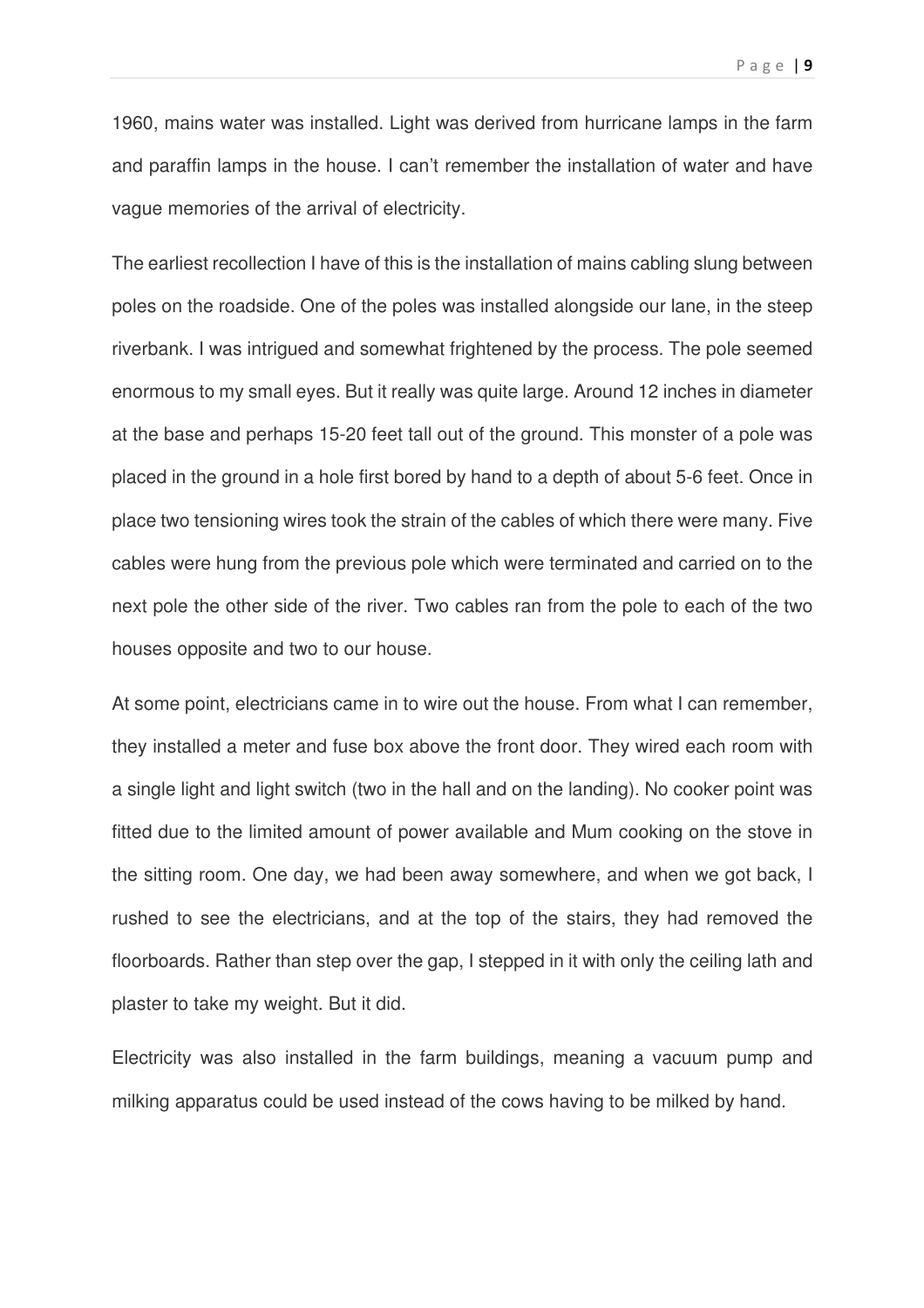The coming of electricity to the house marked the end for oil lamps, apart from one in my bedroom, positioned to give a warm glow, to help me sleep and banish any hobgoblins. This lamp gave Dad many worries. After I'd gone to bed and all was quiet, I would creep out of bed and turn up the wick until the flame smoked. To prevent me doing this alarming habit, dad fitted a small corner shelf that he supposed I wouldn't be able to reach. Nevertheless, I still managed it, so my dad took the lamp away, leaving the door ajar instead and the landing light on.

The telephone service was very limited. At first, the only house that was given a phoneline was the post office, making the post mistress and her husband the only people to be able to receive incoming calls. A telephone kiosk was installed outside the post office, enabling residents of the village to make outgoing calls. Only calls of an urgent or emergency nature for villagers could and would be taken by the post office. Such was the case

We had no television even after the coming of the electricity. Once enough prospective customers had signed up, an entrepreneurial aerial and television engineer installed a form of 'cable television'. Television reception at most homes in the village was too bad with home aerials. The village nestled in the shadow of mountains, the larger of which was 'Newyddfynyddog'. The engineer installed an aerial on the summit, and ran a domestic 'coaxial' aerial cable down the mountain, simply laying it on the heather with a 'switch' or 'isolator' half way down at a remote farmhouse. This switch was fitted to isolate all the connected televisions should lightning strike the aerial. The farmer was given free television in return for monitoring the weather and isolating the village televisions should lightning seem imminent.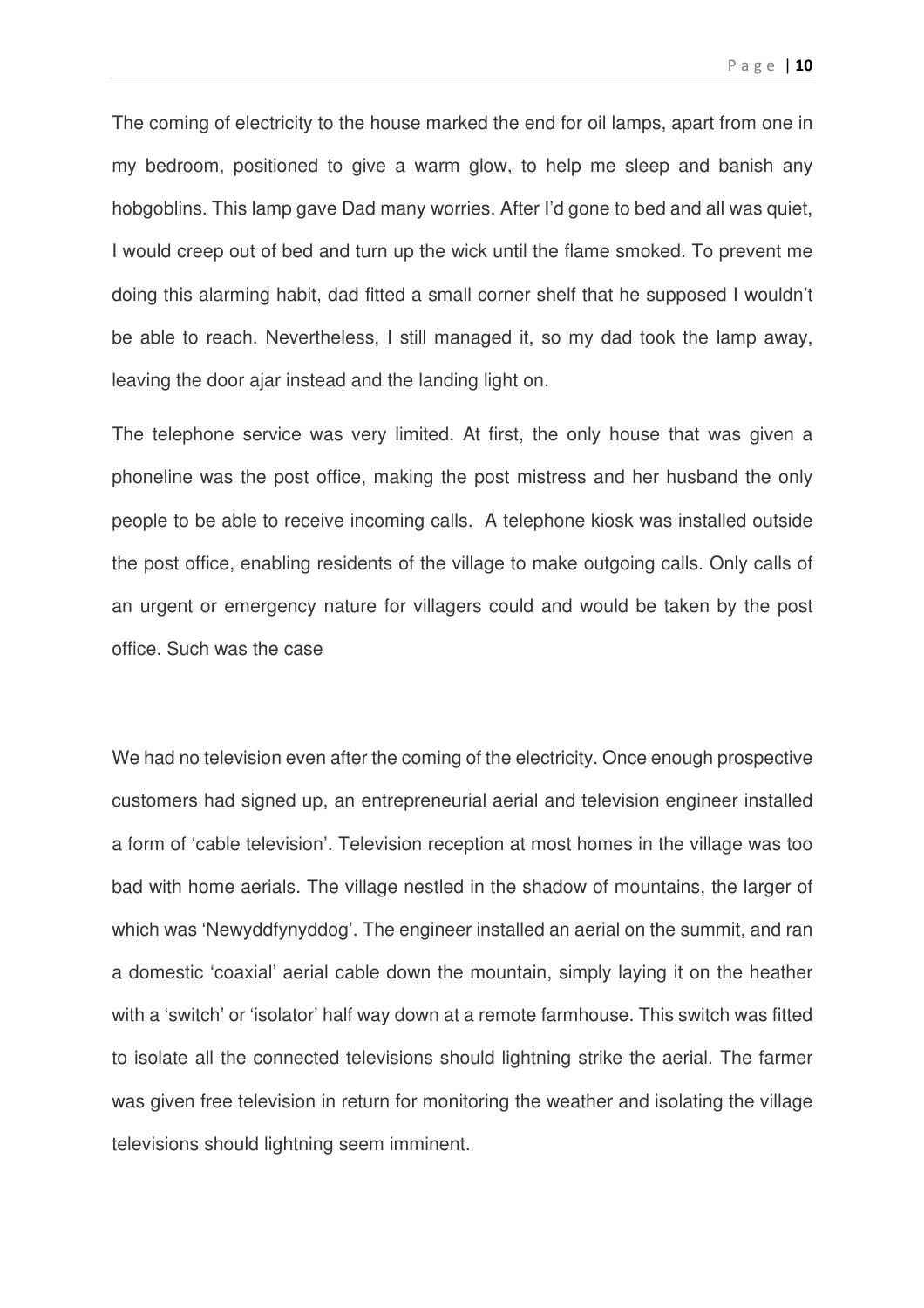From that farm, the cable was slung from tree to tree and in the village split to feed the various homes in the village. Thus, it was that villagers could rent a television and an aerial feed from the entrepreneurial engineer.

The owners of the shop opposite, Mr & Mrs Morgan, with whom my Mum and Dad became friendly as they too were English, were one of the first to subscribe to have a television. Some evenings, Dad used to go over to watch football matches and I, and my friends, would watch through the window.

The only trouble was that the farmer who 'controlled' the isolator habitually went to the pub (The Wynnstay Arms) on a Saturday night and switched it to off 'just in case', leaving the whole village without television on the most popular night of the week.

Sometime later, we got our own black and white television. I remember some of the programmes I used to watch: 'Watch with Mother', 'Bill and Ben - the flowerpot men', 'Z-cars', 'Dixon of Dock Green', 'Doctor Who', 'Crackerjack' and the first DIY programme Barry Bucknall. On a Saturday evening, while he was milking, I had to write down the football results so that dad could check his coupons later.

October 1964 saw a General Election. I collected all the candidate's election literature and stuck them to the landing window, something else that infuriated dad, who tore them down. One day, whilst singing on the yard gatepost a car covered in electioneering posters pulled up near the bridge. It had a couple of loudspeakers on the roof. The passenger got out and started speaking through the loudspeaker. Realising he was probably important I went indoors to get my autograph book. I went back out and, when he had finished speaking, approached him and asked him for his autograph. He was Emlyn Hooson MP; a Welsh Liberal already having been in parliament for two years. I was impressed.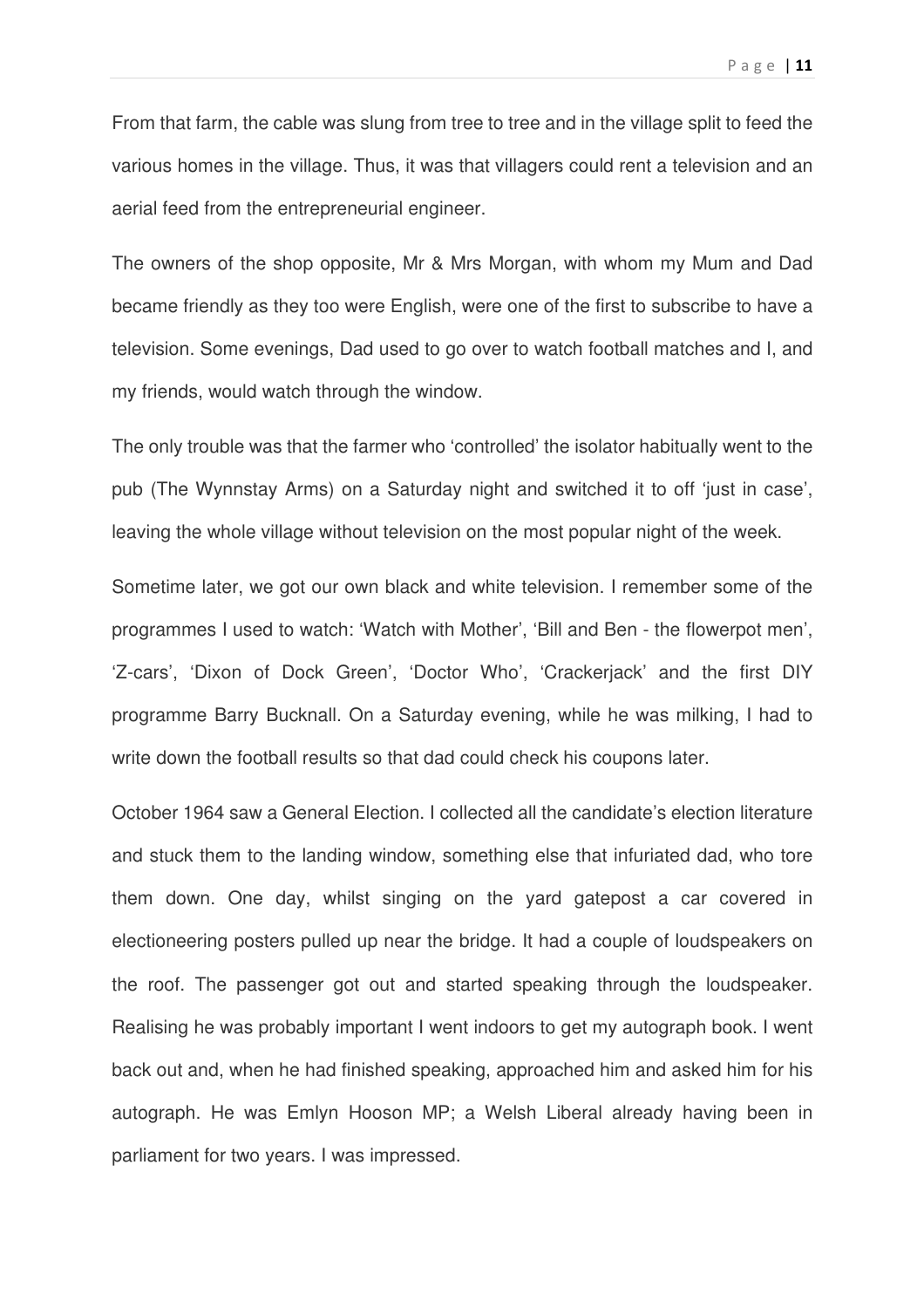Most Sunday mornings, Mum and I would go to church. There was no church in Bont so we had to go to St. Mary's Church in Llan, some 34 of a mile away via an uphill footpath. (This was the church where I had been christened a few years earlier). Because of Mum's workload we always 'cut it fine'. We would hear a single bell tolling meaning that the start of the service was imminent. Mum would try and get me to run, but I invariably complained of a stitch. Mum reacted with the (old wives' tale!) directive to alternate running a few steps with walking a few steps. I don't remember ever being late.

A weekly (for me) exciting event would happen after church. On the Saturday evening previous, Dad would spend an hour or two in The Wynnstay Arms in nearby Llanbrynmair. He would meet up for a game of darts with my Uncle Henry (who lived nearby in a village called Cemmaes). He brought home a packet of salt 'n' shake crisps as a treat for me on Sunday morning after church. I remember clearly rummaging in the bags for the blue wrap of salt. Sometimes there were more than one, sometimes none. The blue packets or wrap were different to as they are today. A piece of blue waxed paper had a pile of salt, (sometimes damp) in it. The corners were brought together and wrapped around the pile of salt. The crisps were great and a fantastic treat for a Sunday morning after the 'chore' of church.

Each year, a 'church sale of work' was held at the nearby schoolroom. Dad used to create a game and Mum would bake several things. The attraction I remember most clearly was the 'bran tub' from which I usually got a gift. The event was very popular and I remember it as being quite crowded. In November 1966 a special 'sale of work' was held to raise money for survivors of the Aberfan disaster the previous month.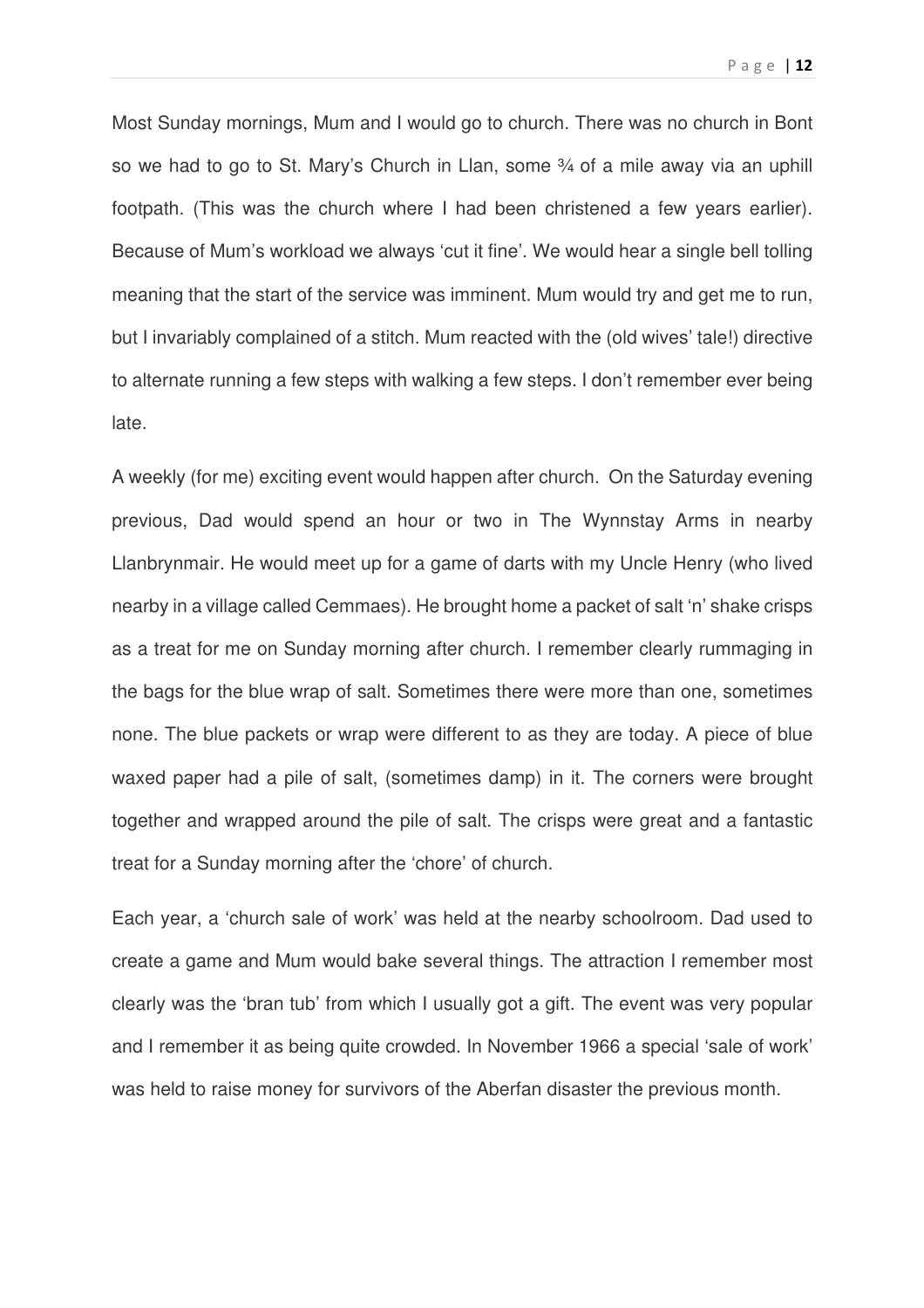Though no church, Bont had a Methodist chapel. Predominantly Welsh, I attended many singing festivals here and Sunday School regularly. I remember being in the main hall for the opening service at Sunday School and then into a small room for bible study and singing practice.

Each year, a singing and recitation competition, a sort of 'Eisteddfod' was held at Cwmllinau (Flax Valley), some six or so miles from home. Among all the children from the region quite a few Bont children went and one of the parents gave me a lift. I remember Mum preparing egg sandwiches (my favourites) but hating them until I'd finished competing, by which time I'd love them. There were several singing categories, solo and duet amongst them. I recall climbing up the steps backstage once it was my turn. I also remember the terrifying walk across the stage to tell the pianist what key I was singing in. Then to the front of the stage, in the centre, with my toes in alignment with the edge of the stage. I wonder how I never fell off. Then I would sing (always in Welsh) and frequently psalms, hymns or Welsh folk songs. When we had finished our turns, we could return to our seats to await the results. When they came, they seemed to last forever, with the judge giving a summary of how each of us had done, but not so much as to give the game away as who the prizes were for. There were three prizes, placings and ribbons for each category. They were given in reverse order, the worst time for my stomach. As they announced third and second (in themselves places I would have been happy with) I assumed that first had been awarded to someone else, I resigned myself to winning nothing. But sometimes, imagine my surprise as I was awarded first prize. Over the years, I built up quite a collection of red, blue and yellow ribbons. They were kept in a 'special drawer' along with newspaper cuttings of the winners. And when the competing was all over, there was one final prize: the egg sandwiches!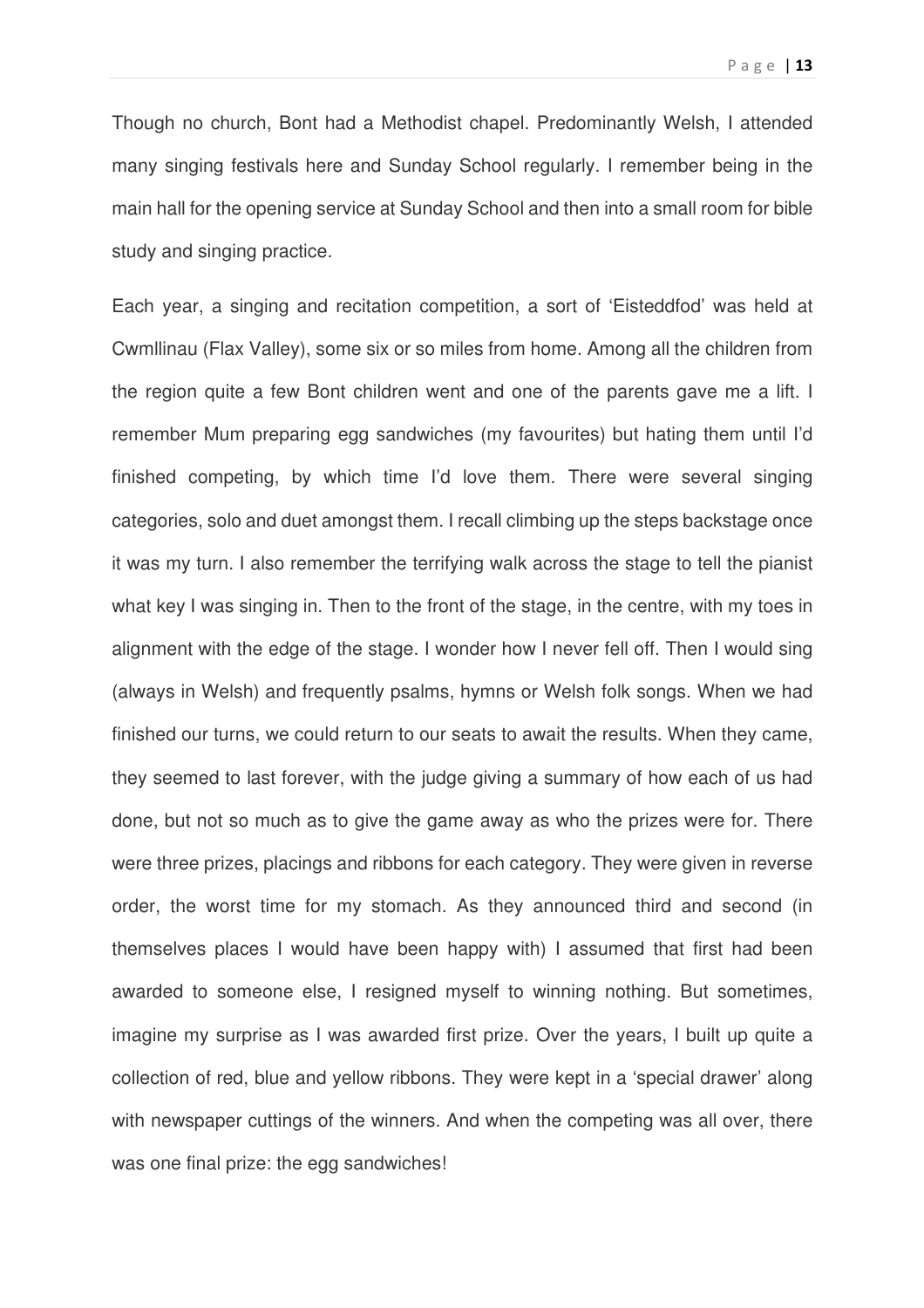In 1965, the Welsh National Eisteddfod came to Dolerw Park in Newtown (Drenewydd) some 18 miles from Bont and although I hadn't qualified to compete, I still went and enjoyed the occasion. I also remember the stone circle erected especially for the druidic Gorsedd ceremonies and the ceremony of crowning the Bard. The stones can be found throughout Wales to signify that the National Eisteddfod has visited the town. It's still there.

Every now and again we had bizarre visitors. Each year, at around the same time of year, a tramp would call on us and offer his services heling on the farm in exchange for food and/or money. A stranger visitor to the front door was a Sheikh selling various items out of a suitcase. I think mum bought a couple of items. A welcome annual visitor was Mr. Tipper who sold various items for the home and farm. He sold long bars of red soap for washing and bathing and white soap for laundry. He also sold mineral blocks to supplement the cattle's diet.

The farm required a lot of running. The farm buildings and farmyard were across the road and river reached by a steep lane and a ford through a stream. There was a cowshed with a capacity for 6 or 8 cows at a time. I would go with dad to fetch the cows in at milking time. Some were eager to come in, others reluctant. However, they all seemed to enjoy their rations of B.O.C.M. or Bibby's cattle cake.

Before the coming of electricity, dad would milk the cows by hand and carry the stainless-steel milk buckets to the adjoining dairy. After the arrival of electricity, the cows were milked by one of two alfa laval milking machines powered by a vacuum line piped from a pump next door. But the milk still had to be carried by hand into the dairy. Once in the dairy, the milk was cooled in a churn before some of it being decanted into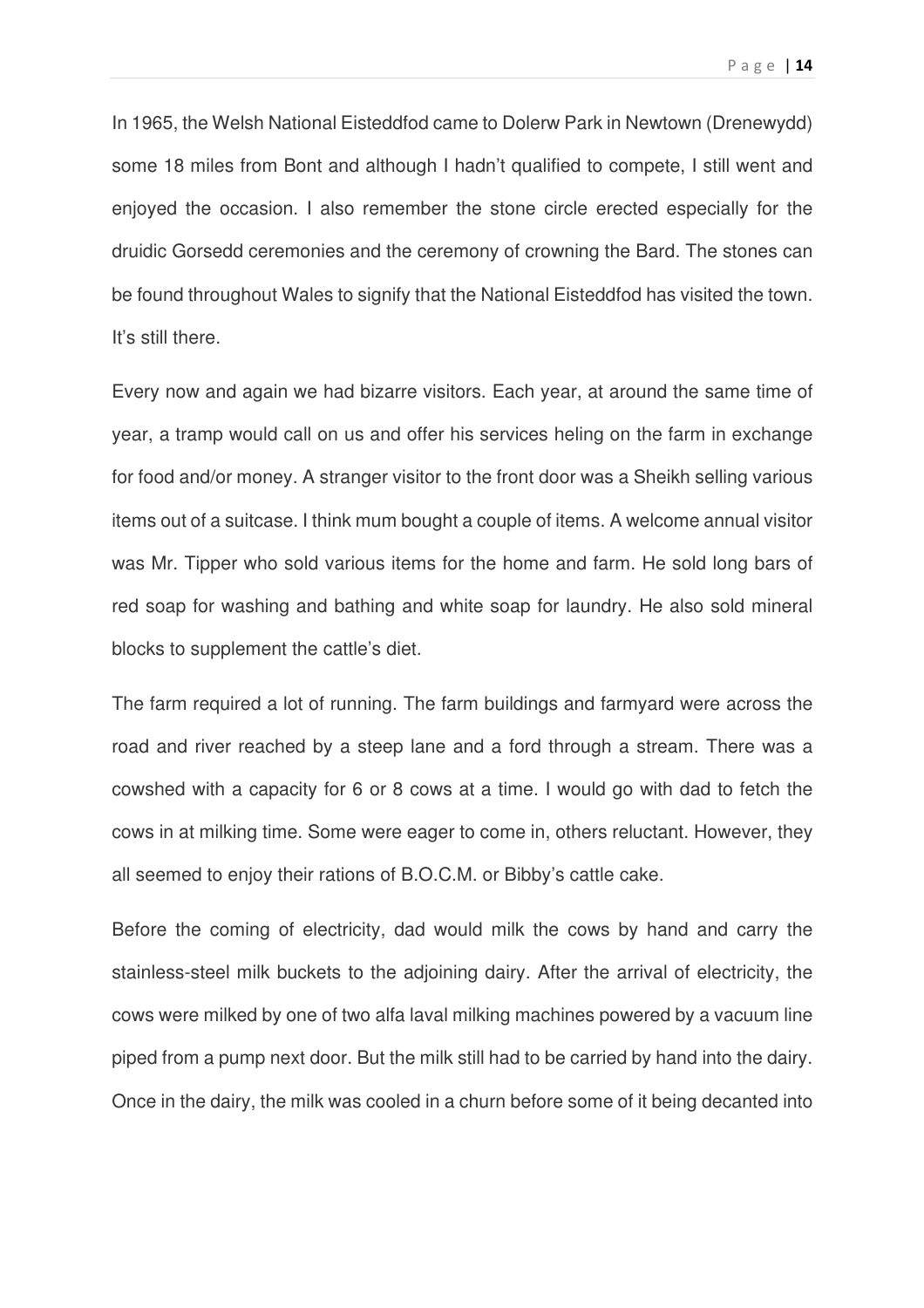glass milk bottles for the milk round. The other churns were taken to the milk stand to be collected by the milk lorry every morning.

Work had to be done out in the fields. Sometimes cultivating the ground ready for planting, at other times mowing the grass for hay or silage. For the latter there was quite a big 'clamp' hewn into the bank opposite the cowshed. Dad would fill this with freshly mown grass and cover it with waterproof sheets to inhibit too much oxygen getting in thereby spoiling the silage. Before the sheet went on, I (and some of my friends I think) would play on this grass before it was sealed up, and oh, what a beautiful aroma of freshly mown grass in such a concentration.

While working the fields, dad would often stay out without taking a break and coming home for lunch. Instead, mum and I would take some sandwiches, a flask of tea and maybe a bottle of squash. When I was older, I would take on this job on my own, something I enjoyed very much. I remember well that whatever the weather, however hot, dad would always wear his flat cap and waistcoat, the latter to keep his fags and matches in.

A couple of years before we left Bont, dad gave over some of his field above the cowshed to a form of allotments for local people to grow produce in. He would plough and prepare the soil for planting, and people would come and take a few rows each in which to plant their vegetables and the like. It seemed very popular.

Once a week, we would go shopping to Newtown some 18 miles away. I was frightened of this, as it was to me, big town. I used to hang on to mum's coat as we went around the various shops, three of which particularly stick in my mind. One was 'Boots the Chemist' with its distinctive aroma of perfume and the like. Secondly came 'Woolworths' with its bright shiny wooden floors and especially big toy department.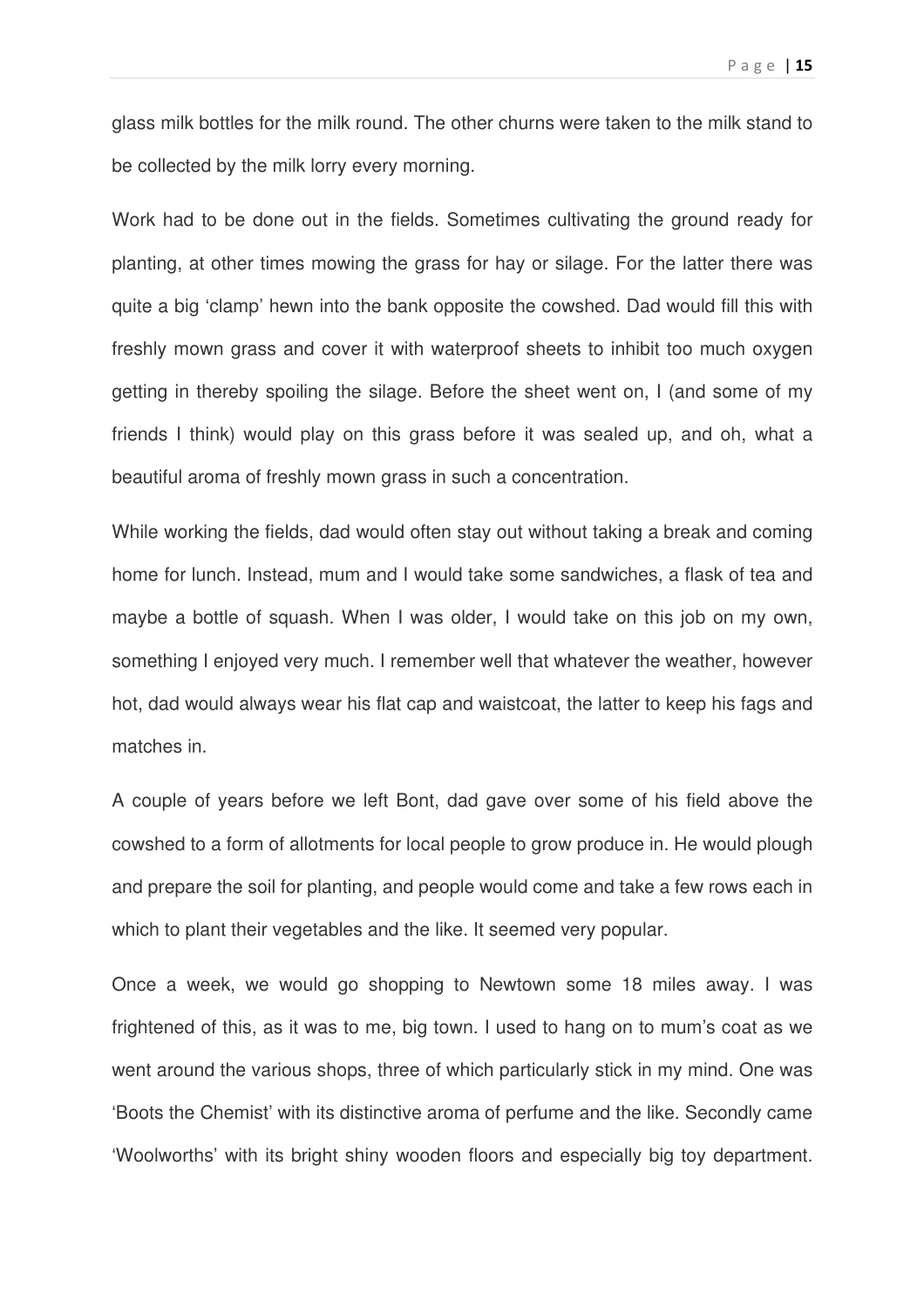Thirdly was the catalogue 'end of range' retailer 'Pryce Jones', a big building near the station.

Back home, there were three main rooms which we used. The first was the kitchen with a large Butler sink under the window where, as a young 'tot' I would take my bath. Not an easy process. Buckets of water would be fetched from the well in front of the house and heated on the stove in the living room, three steps above the kitchen. Once heated, the water would be carried down to the sink in the kitchen. I would then be lifted into the sink and then bathed. Once I was too big to be lifted or fitting in the sink, we used a galvanised tin bath on the floor of the living room.

Occasionally, on a Monday, we would go to Welshpool some 26 miles from home for the weekly livestock market, one of the largest markets in Western Europe. Dad would go and view the cattle stock and market, and on occasion, buy a cow or heifer. Mum and I would go into the centre of town to visit the stores and market stalls.

Mum was an excellent cook and created much excellent food in this small, cramped kitchen. It must have been quite a chore to convey the various foodstuffs between the kitchen and living room up and down three steep stone steps. She made loads of pickles and preserves plus a wide range of other things. Down in the cellar was a very peculiar sight. A large bowl filled with eggs underwater (or so it seemed). The water was something called 'water glass'. It was claimed that of all the old-time methods of preserving fresh eggs the 'water glass' method gave the best and most dependable result. Fresh, unwashed eggs kept in a solution of water glass would remain good and useable for 4 to 6 months when properly collected and stored. Before refrigeration became commonly available keeping fresh eggs in a crock of water glass was the preferred method of egg preservation.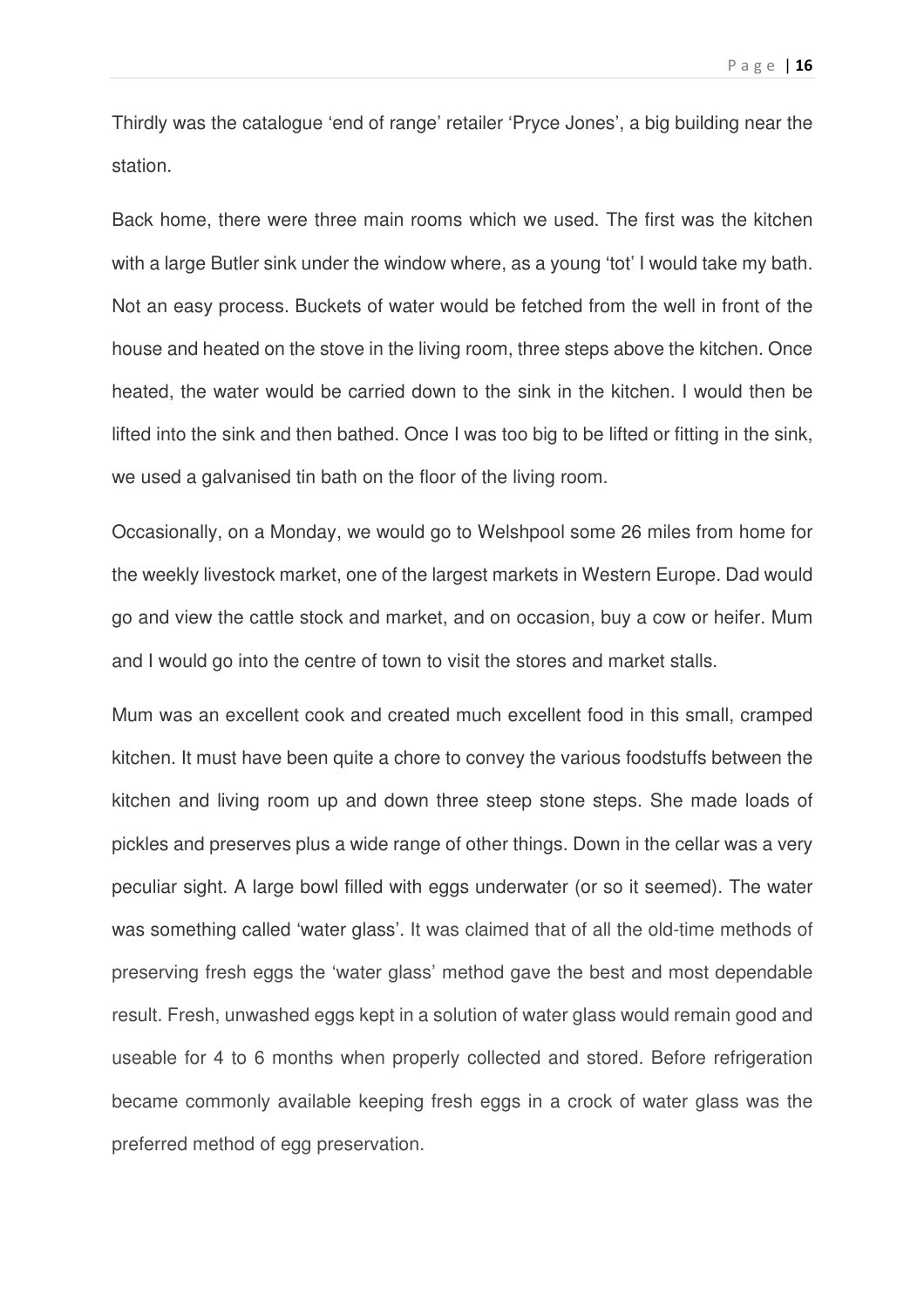The living room fireplace had a stove built into it. It would heat the room and was the stove on which all the cooking was done. It featured a large hotplate, an oven and warming cabinet. Clothes were dried over it. It was fuelled by coal or more often logs that would be harvested from the hedgerows around the farm.

There was a built-in cupboard next to the stove. My toys were kept in the lower cabinet and here I could and did hide. When I was older, my grandad reminded me of this. My grandad, and his second wife May would come to stay with us once a year. Grandad would love helping out on the farm and my Auntie May enjoyed helping Mum in the kitchen. Grandad used to smoke a pipe and I loved the aroma of his tobacco. Auntie May smoked petite Benson & Hedges Gold cigarettes and carried a little ornate travelling ashtray.

The third room was the sitting room used only on Sundays and High days. Each Sunday Mum would light a fire before dinnertime, after which Dad would come in for a sleep in one of his favourite chairs. The rule was strict. Under no event was he to be disturbed.

At the top of the house was an attic, rarely used, but when we cleared it out before we left, we found hundreds of back-copies of farmers weekly. I estimate over 600 copies that dad kept 'just in case'.

When I was around five, I began school at Bont School a short way up the road from Penybont. The teachers were Mrs. Thomas and Miss Roberts, both of whom lived in the village. The school had three rooms, two being divided by a folding partition. One side were infants, the other for older children taught by Mrs Thomas. We were taught in Welsh and I clearly remember learning the times tables. We were taught to sing the two times table:  $(0x2)$  dim dau; dim  $(=0) - (1x2)$  un dau; dau  $(=2)$ ;  $(2x2)$  dau dau;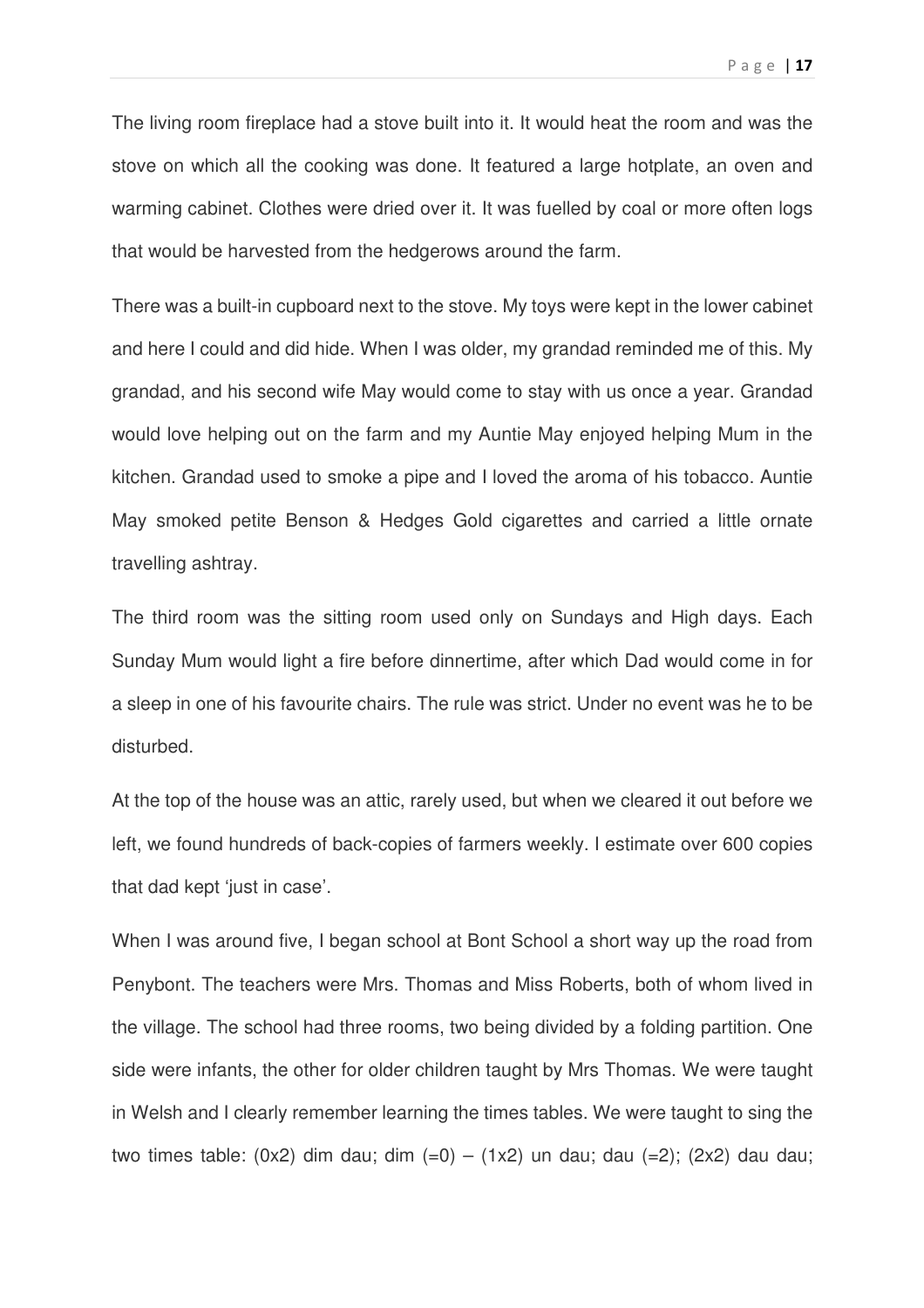pedwar  $(=4)$  -  $(3x2)$  tri dau; chwech  $(=6)$  –  $(4x2)$  pedwar dau; wyth  $(8)$ ;  $(5x2)$  pump day; deg (=10), and so forth. I also had to learn the Welsh alphabet: a, b, c, ch, d, dd, e, f, ff, g, ng, h, I, j, l, ll, m, n, o, p, ph, r, rh, s, t, th, u, w, y.

I still remember some common names that I learnt:  $yard = iard$ ; desk = desk; door = drws; snow = eira; class = dosbarth; teacher = athrawes; lesson = gwers; raining = bwrw glaw; good morning = bore da; accident = damwain; mother = mam; father = tad; friend = ffrind; boy = bachgen; girl = merch.

Once a week, before and after the summer holiday, we had a treat – ice cream! The van would park-up near the bridge and a parent would place an order for his/her child. The ice cream man, in his van, would park-up alongside the school gate and he would serve the children with their appropriate indulgence!

The toilets at school were out in the yard, a brick-built building with no roof except over the cubicles. 'Toilet paper' was pages from a shopping catalogue and I remember looking through the catalogue at toys, and even at those tender years, men in underwear!

I remember the school Christmas nativity play. A friendly man called Hedd Bleddyn-Williams would help erect a stage with curtains. We would rehearse for what seemed like weeks. One year, Hedd constructed a wire framed goose costume for me. However, it was extremely painful, forcing me into a stooped posture. No matter how much they encouraged me to use it, I just couldn't bear it, so eventually it was abandoned and replaced with a costume made out of cushions. Before the school broke up for Christmas, we children performed to the parents, my own included, even though they didn't understand the language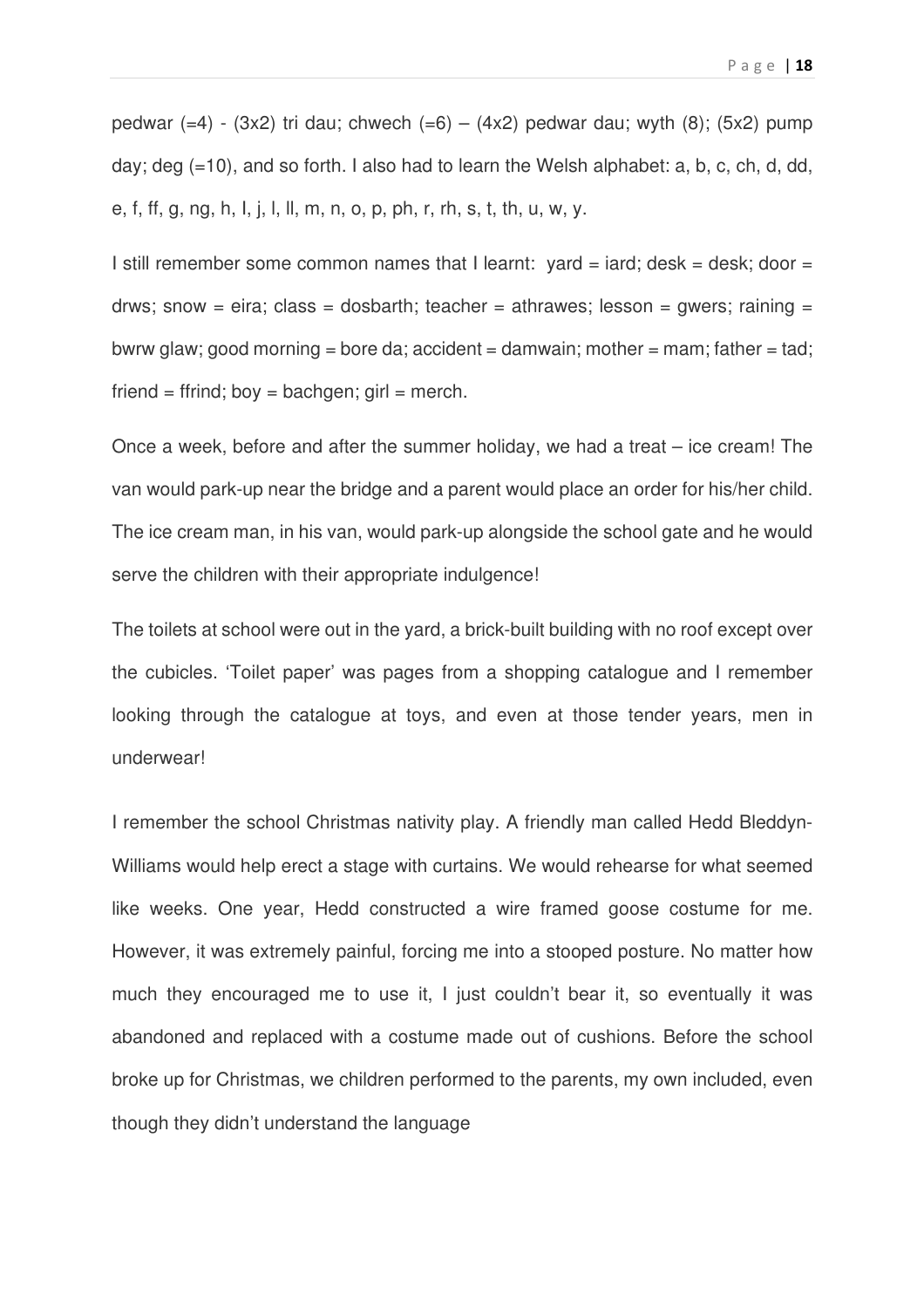Linda Anne Jones (nee Hughes) recalls on particular Christmas: 'I remember you and I doing a duet at Bont School Christmas concert.' she recalls and added 'We would sing our own version of 'There's a hole in my bucket', it was, "There's a hole in your bucket, dear Linda, dear Linda," to which I would sing "Well mend it, dear Richard, dear Richard." I cannot remember whether we had a costume to perform it but I do remember having some props, a bucket, an axe, sharpening stone and some straw! It's funny just thinking back on it. All the concert would be in Welsh but obviously that item was specially to cater for your family!'

In February 1963, when I was about 8, snow engulfed the UK. Temperatures dropped to -21 and around 95,000 of roads in Britain were snowbound. Such was the case in Bont, the steep road past the school being covered in snow even though the snowplough had been through. At the end of school for the day, the children who had to travel were waiting for their minibus which came carefully down the slope. I had to cross the road to walk the 200 yards or so home and I did so just as the minibus, driven by Hedd, tried to come to a stop. Slipping in the snow, I was hit and got pushed along the snow-covered road under a stationary skidding and sliding wheel. Terrified, I got up, unharmed, and ran home to Penybont. Somewhere between the accident and arriving home, I wet myself. Back home, Mum asked me what was wrong. Crying, I told her about the wetting myself but omitted to mention the incident. Soon after, Hedd came to ask if I was alright, which I was, apart from being badly shaken. That evening the constable from Llanbrynmair came to see my Mum, Dad and me. After giving my account of the episode I was sent to bed. The following morning, back in school, I was given a telling off by teacher for being so thoughtless and reckless.

The regular trips to the dentist were terrible. We had to travel in a minibus driven by Hedd to the dentist in Machynlleth around 10 miles away. I and the other children had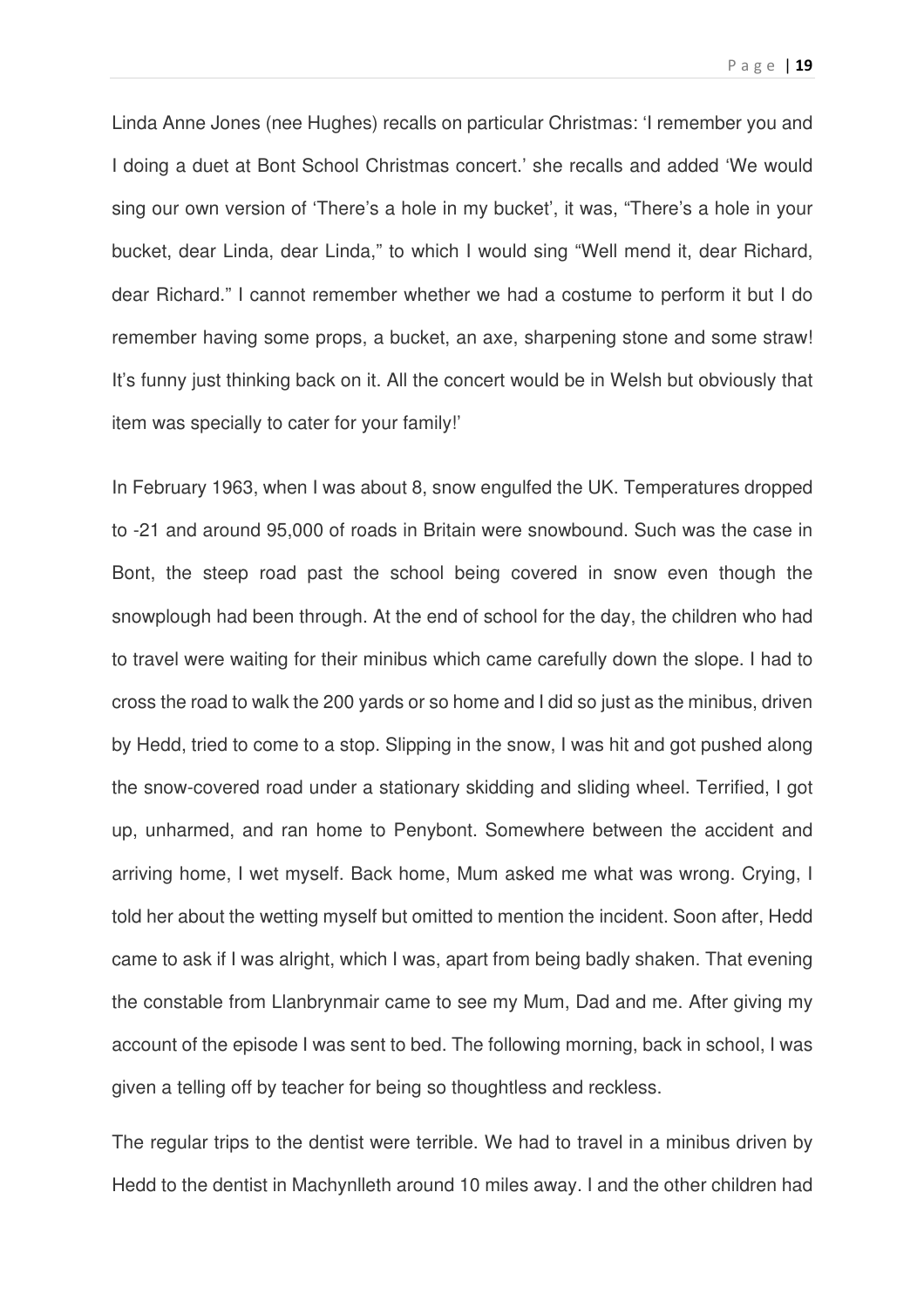P a g e | **20** 

to remain in a waiting room until our turn came. Sometimes, if you were last, or near it, the anxious wait was agonising. Then, when my turn came, I would go nervously into the treatment room, a cold clinical room with the ghastly reclining chair under a intense light. I never saw the dentist's face. All I can remember is that he spoke in Welsh and called me pal. Finally, treatment over, the welcome return journey to Bont school.

One year, in the run-up to Easter, we had a quite unusual challenge. Unusual in so much that each child had a different challenge. The challenges usually started at the beginning of Lent. Mine was to eat all my greens for the duration of Lent. This was a major challenge because I loathed cabbage, cauliflower, sprouts et al, and still do! But there was a prize, and I was determined to win it. Every child could get a prize if they completed their challenge. I completed mine, and won an Easter chick egg cup, and how proud was I of it. When I got it home, I insisted on boiled eggs for tea, and pleaded for no more cabbage etc!

 An unusual distraction from lessons was a bike race coming through the village. I think it was the 'Milk Race' Teacher let us go out and watch the riders race through. I wonder if they were aware of the formidable mountain that was facing them after the downhill run into Bont. But it was a welcome distraction.

It was 1962. Another 'race' was quite scary for us all. Mum, Dad and I went to a family party for my cousin Alan's 21<sup>st</sup> birthday in Staffordshire. Coming home we had Stephen, another cousin, about my age and from Penkridge, with us. He was coming to stay for a few days.

Dad chose to take the quicker route from Talerddig down a steep single-track road to Bont. After no more than a few hundred yards we saw these incredibly strong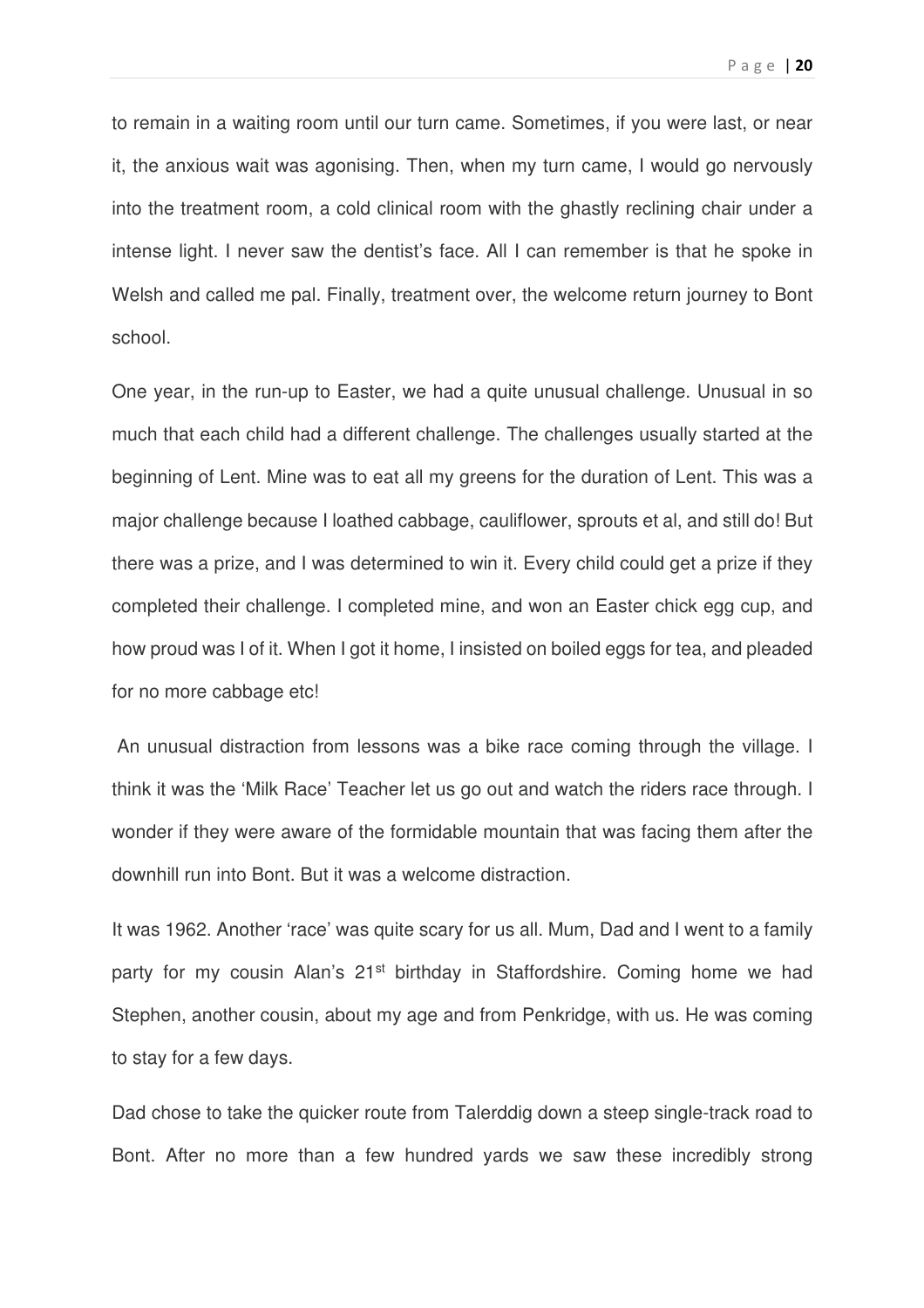P a g e | **21** 

headlights approaching us, and the driver wasn't slowing down much as he approached. He literally roared past us, engine roaring, with his two nearside wheels on the grass verge. "Bloody idiot" said dad, which was strong for him. Dad rarely swore, and certainly not in front of mum, Stephen or me. Yet, lo and behold, about a minute later, another car, lights blazing, careered towards us, barely slowing and straight past us in the same manner as the earlier car. It quickly dawned on Dad that we were right in the path of a car rally. After running the gauntlet of  $2 - 3$  rally cars, we finally made it back to Penybont. Stephen and I were sent to bed. Instead, we opened the landing window and cheered every car that came past. It wasn't long before dad realised what we were up to, chastised us, and sent us to bed. It was 1am.

In 1963, I had a rare treat. Mr & Mrs Morgan from the shop opposite and their children took me to the cinema in Newtown, the first time I'd ever been to a cinema, to see Walt Disney's 'The Incredible Journey' about a Siamese cat, an old Bull Terrier and a Labrador Retriever who travel 250 miles through the Canadian wilderness to find their family. I cried.

Another time, I went with a group of schoolchildren to Powis Castle; a medieval castle near Welshpool. In the yard, where we alighted was a large double-doored stable. Inside were mannequins of horses, a carriage and footmen. I was terrified and hid behind one of the stable doors. Yet another scenario that gave me nightmares.

I also got frightened when Mr & Mrs Morgan, from the shop opposite, invited us into their garden on November 5<sup>th</sup>. I was okay with the sparklers, until the Catherine Wheel, Roman Candle and Fountain began I was petrified and pleaded with Mum and Dad to take me home.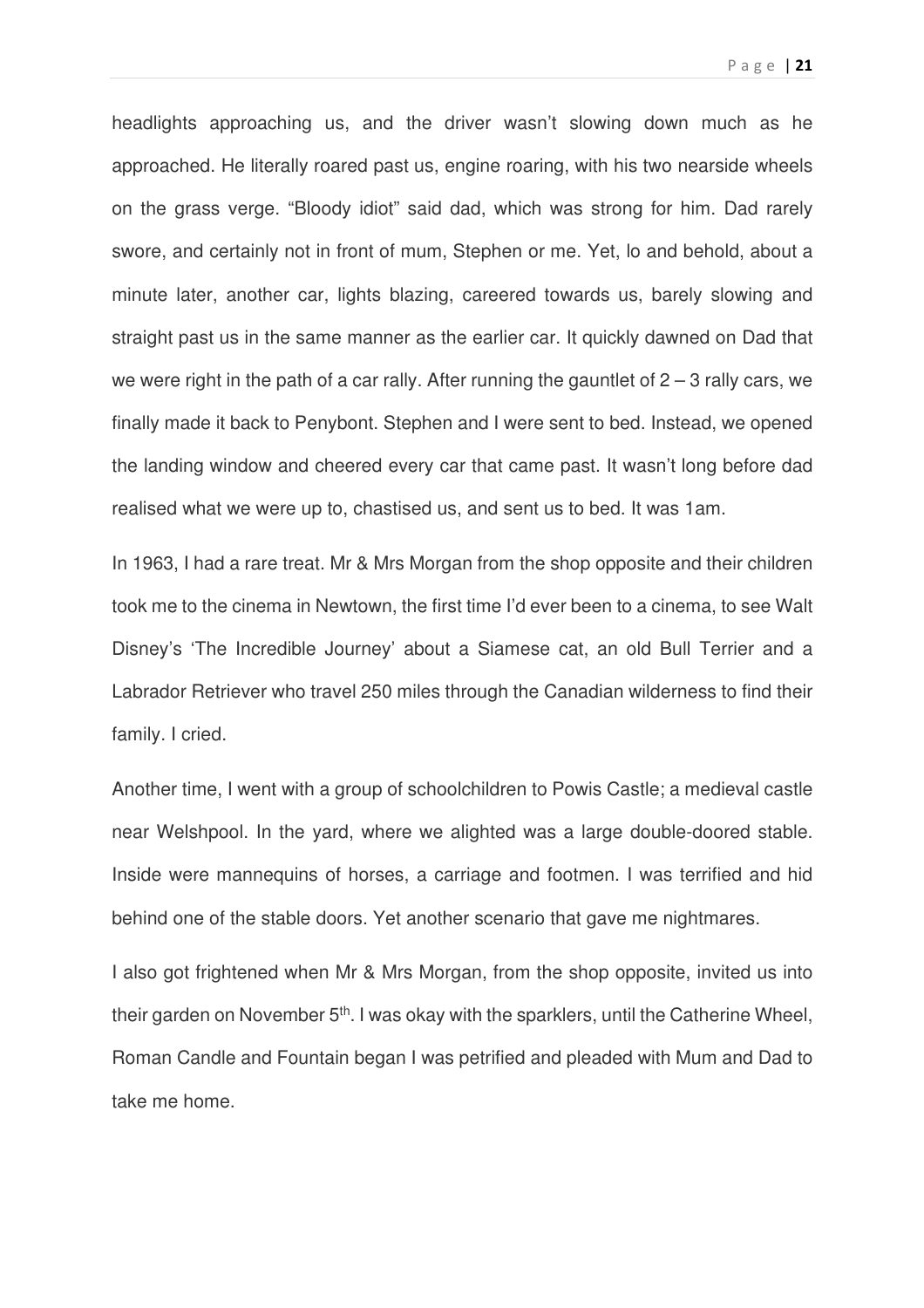Another frightening experience was at the town of Borth, a seaside town not too far from Aberystwyth on Cardigan Bay. When we arrived and parked up in our rusty yet trusty van, I couldn't really see anything save a concrete wall and the sky above. It wasn't until we got out and up the steps of the wall that I saw it; the sea! I didn't really get bothered at first, but dad took his shoes off, rolled his trousers up and told me to do the same that I feared to worst. Dad took me by the hand and led me to the seashore. The waves and white horses were vast to my minor eyes and they came running in almost to my feet. I cried and pulled away, but dad held on and tried to get me to paddle in it. No way. I screamed and shouted and pulled like crazy until dad finally gave in. I stayed afraid of the sea until my late teens. I still wouldn't like to go out of my depth, even though I learnt to swim in the early 90s.

Christmas was a wonderful time of year. On the evening of Christmas Eve dad would bring in a 4ft high real Christmas Tree from somewhere. Mum had brought the tree and room decorations from the attic. And before I went to bed they decorated the room with colourful paper garlands, some and the tree with glass baubles, tinsel and a fairy. Some of the decorations in the room were coloured paper chains made by me at school.

I hardly slept that night. Father Christmas would be arriving to fill my stocking hanging be the fire in the living room. I would wake up ridiculously early and go downstairs to see if he'd been. He always had! I took the stocking and its' contents up to bed where I would excitingly open them. Somehow, one or two of the presents would be the toys I already owned.

As I mentioned earlier, Mum and Dad didn't have much money so expensive Christmas presents were out of the question. I once got a children's carpentry set,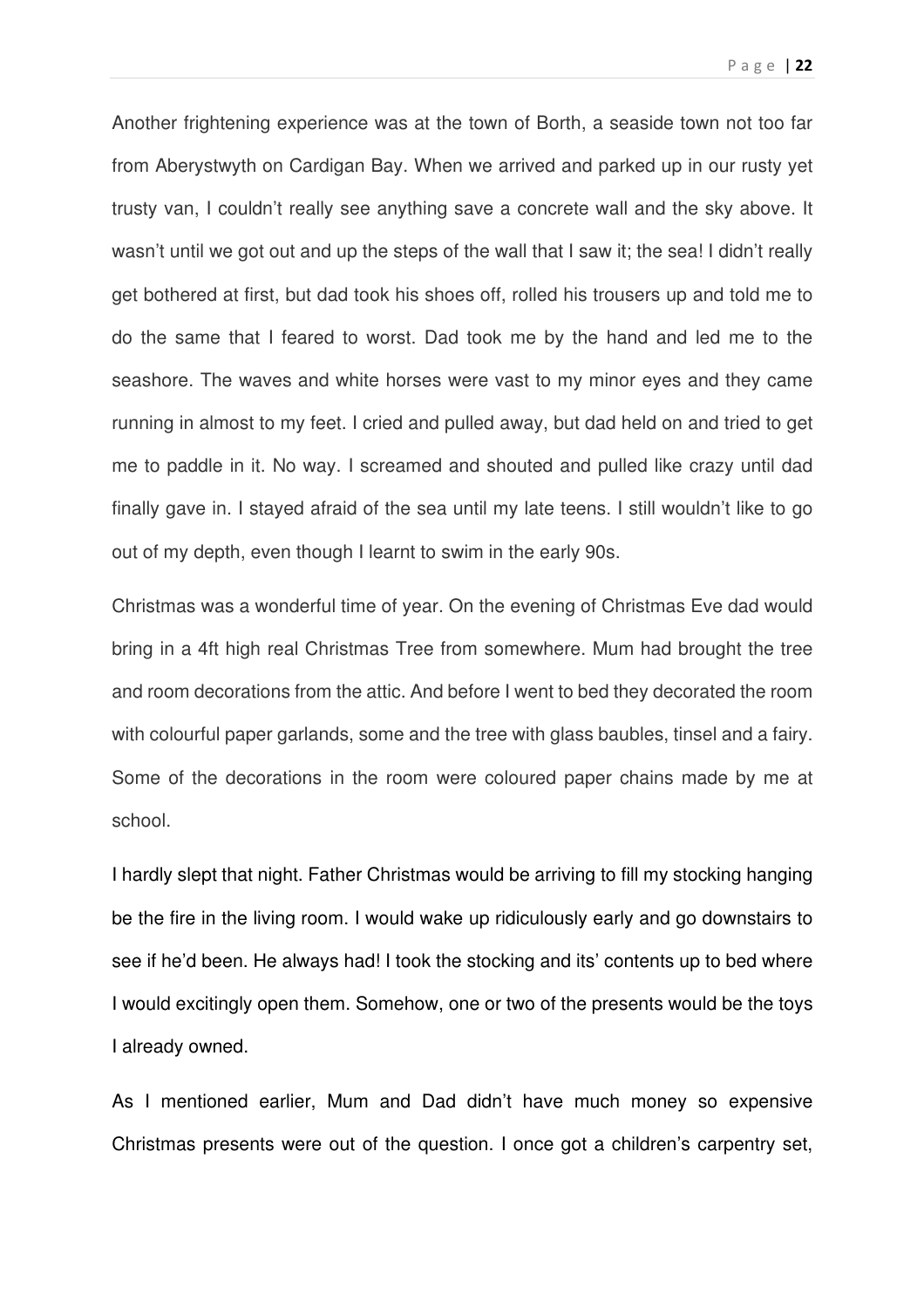P a g e | **23** 

which was fabulous, but the best present I got came in a shoe box marked 'D.I.Y. Kit' and inside it was packed full of bits and pieces including sticky tape, stapler, battery, wire and bulb holder etc. I could stretch my imagination in all directions with this. One such project I constructed was a theatre made out of a box, cloth for curtains, backdrops made out of coloured and crayoned paper. But the best part of it was the working light made out of wire, a battery, bulb holder and bulb. I turned my toys into puppets who would entertain my Mum and Dad, and no matter how tired they were, they gave their time to watch my little shows.

In the morning, all three of us would don our Sunday best and made our way, in the van, to Llan for the Christmas communion at St. Mary's Church. It was quite a small church as I remember and would be fairly full. We sat about half way down the church and during the service sang carols from the hymn book. During the service came the Holy Communion. Dad and mum would leave me sitting alone in the pews as they went up and knelt at the communion rail to receive the eucharist. They bowed their head to receive the communion. First, the priest would go up the row offering wafers, symbolising the body of Christ, and then with wine saying "The blood of Christ preserves thy body and soul unto everlasting life." When dad and mum returned to their pew next to me, they knelt in prayer for a while.

Later in the day, following a wonderful Christmas lunch cooked by mum, Dad would have a doze besides a good fire in the front room. Then it was time to watch the Queens Christmas address which was usually followed by Billy Smart's Circus, and later, a pantomime.

One of the unusual traditions in Wales was the money (clennig) to be collected on New Year's Day. This was a folklore alternative to going round the villages before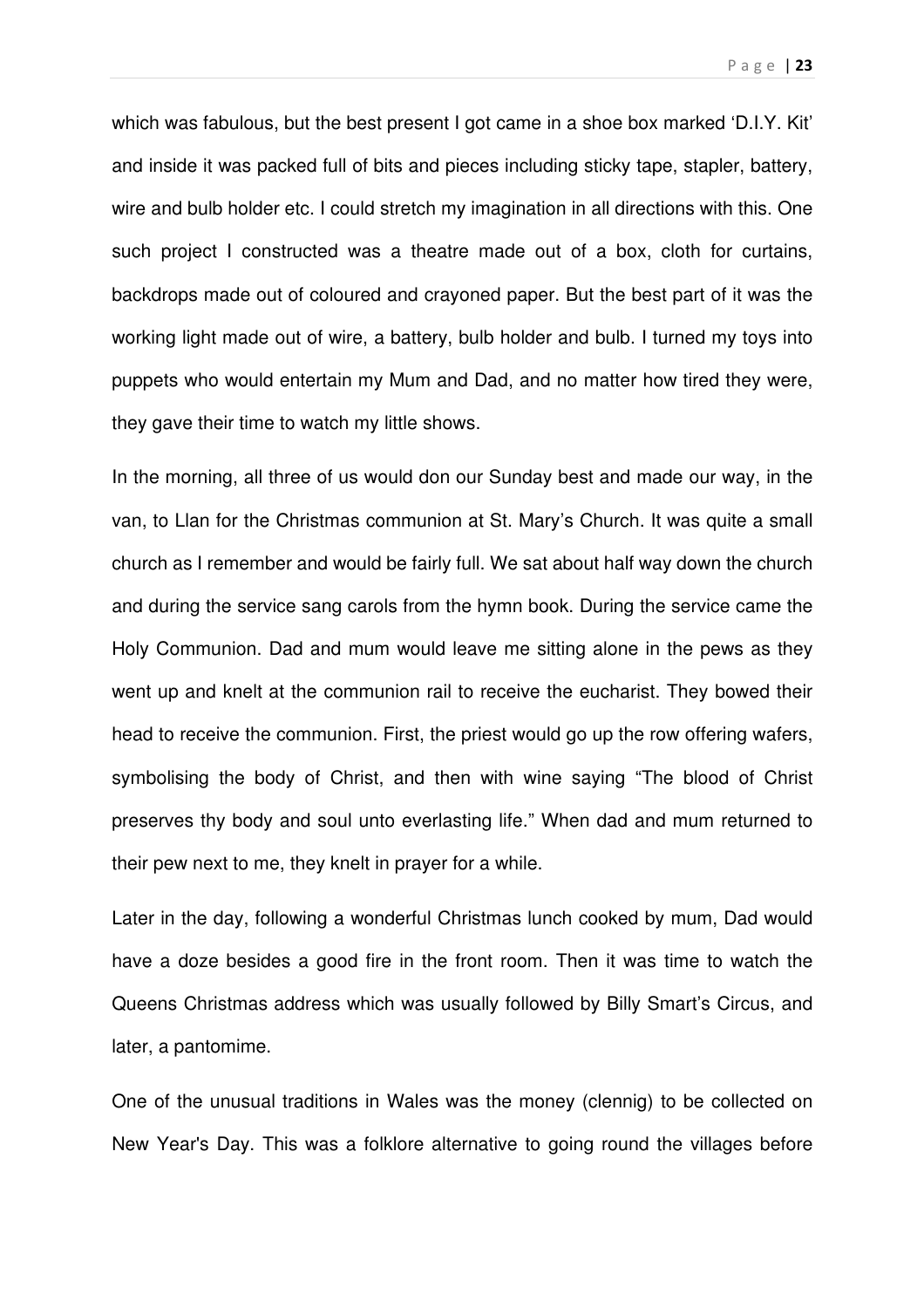Christmas carol singing. We, the children of the village, would go from house to house around Bont and Llan, singing the 'clennig' song and a carol. In return, the householder would give us money and/or sweets. The recollections that I have are that it was always cold, icy and snowing. We would start up in Llan, by the church and work our way through the village before moving on to Bont, where we aimed to be finished by midday. Somewhere along the route, we would usually meet dad doing his milk round. We would sing to him as well for a little extra cash!

One year, Father Christmas bought me, and my friend Alwyn, the same present. A small guitar each. Together we formed a 'band' and once entertained the pupils with an out-of-tune strumming rendition of The Beatles "She loves You" except we changed the words to "The Beatles, No, No, No – with a row like that you know they should shut-up"!

I've always been good with my hands, building dams in small diversions of the river, constructing road works as I resurfaced the gravel path to the privy etc.

When I was young. I was troubled by bouts of sleepwalking. One night, my dad awoke to the sound of bumpety-bumpety-bumpety-bump… He looked into my bedroom to find it empty. He called out my name to which came the words from downstairs: "I'm down here Dad!"

We seemed to have plenty of visitors to Pen-y-bont. One, my cousin Eve, came to stay with her boyfriend. I was always frightened by her saying she was 'putting her eye in'. I imagined her putting a glass eye, which I certainly didn't want to see. When I got older, I realised she was talking about contact lenses. One night Eve and her boyfriend went out. I watched fascinated as she put on her make-up, especially her eyeliner.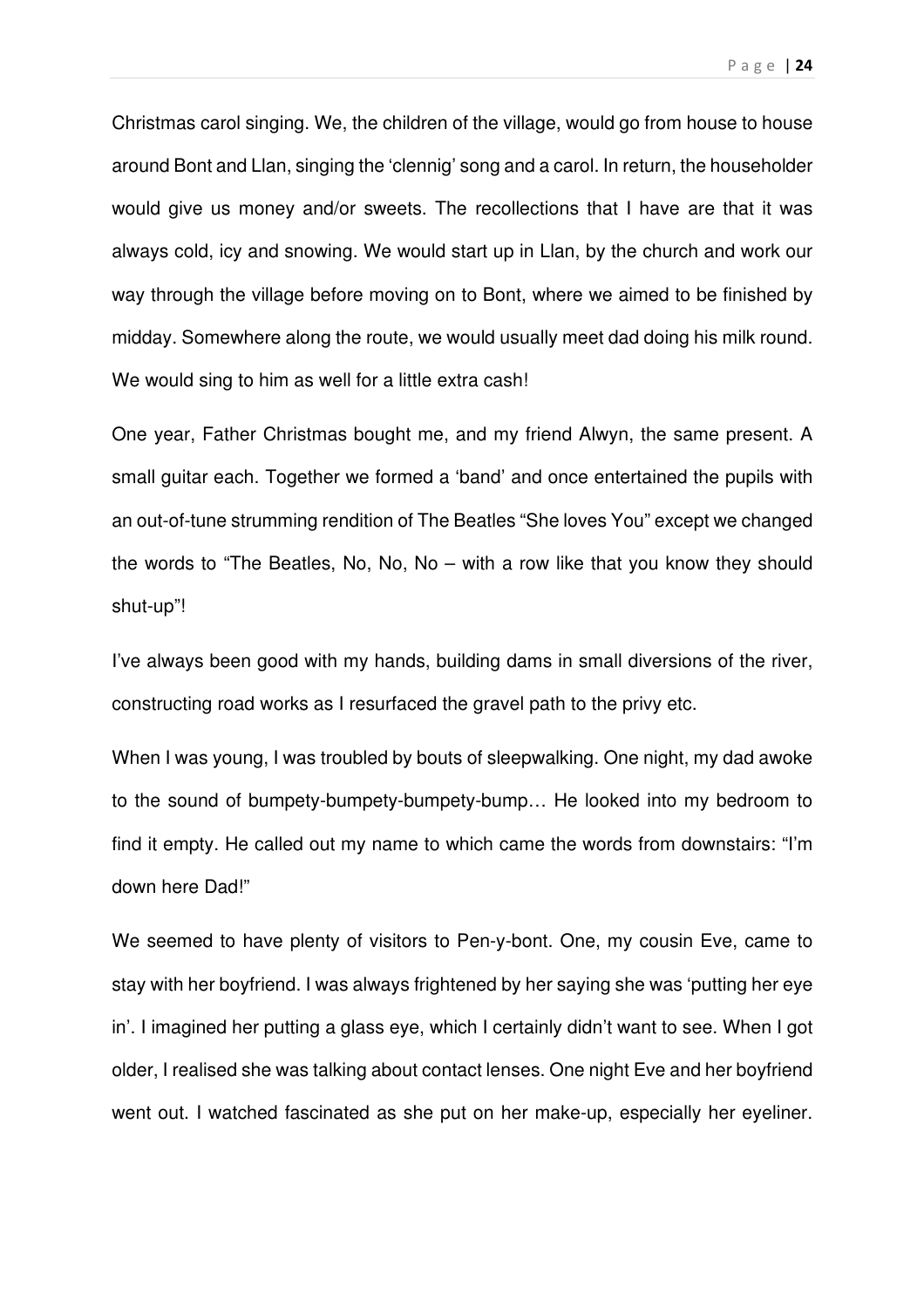Later, Eve told me that after they'd gone out, Mum caught me having applied 'eyeliner' with a ball point pen.

Another time, my Auntie Margaret came to stay with her sons David and Graham. We had great times together. We once went up the mountain, belonging to High Court Judge Wintringham Norton Stable. Judge Stable was very pleasant to Mum and Dad, admiring the Guernsey and Jersey cows. He was very generous in inviting Mum and Dad and their relatives to pick fruit on his land, which is what Auntie Margaret had planned. We drove up there in Auntie Margaret's old Austin van. The four of us piled out and were given our receptacles to pick bilberries. I ate more than I collected ending up with a blue face and fingers. I can also remember a walk that took us to a stone stable in which were two donkeys which were appreciative of our attention.

The day after the bilberry picking, we all went to Welshpool Annual Agricultural Show. I remember enjoying collecting leaflets which all the manufacturers and retailers had. However, this year took on an unhealthy turn. I had awful diarrhoea and hardly made it to the toilet block. Doubtless the result of eating all those bilberries! I don't think I've eaten a bilberry since.

I often played with one of my best friends, Eleanor Jones. She lived in a house a couple of hundred yards from ours which perched high over a stream which ran into the river. We often played together in our 'dual language' world. Eleanor had a play area alongside her house and once set-up a 'kitchen' where we made mud pies which was fun until our parents saw what a state, we' got ourselves and our clothes into.

Mum and Dad also made friends. One evening after milking came a knock on the door. Mr and Mrs Jones introduced themselves as farming a few miles away and had seen, and been impressed by our cattle. Mr Jones wanted to introduce Guernsey cattle into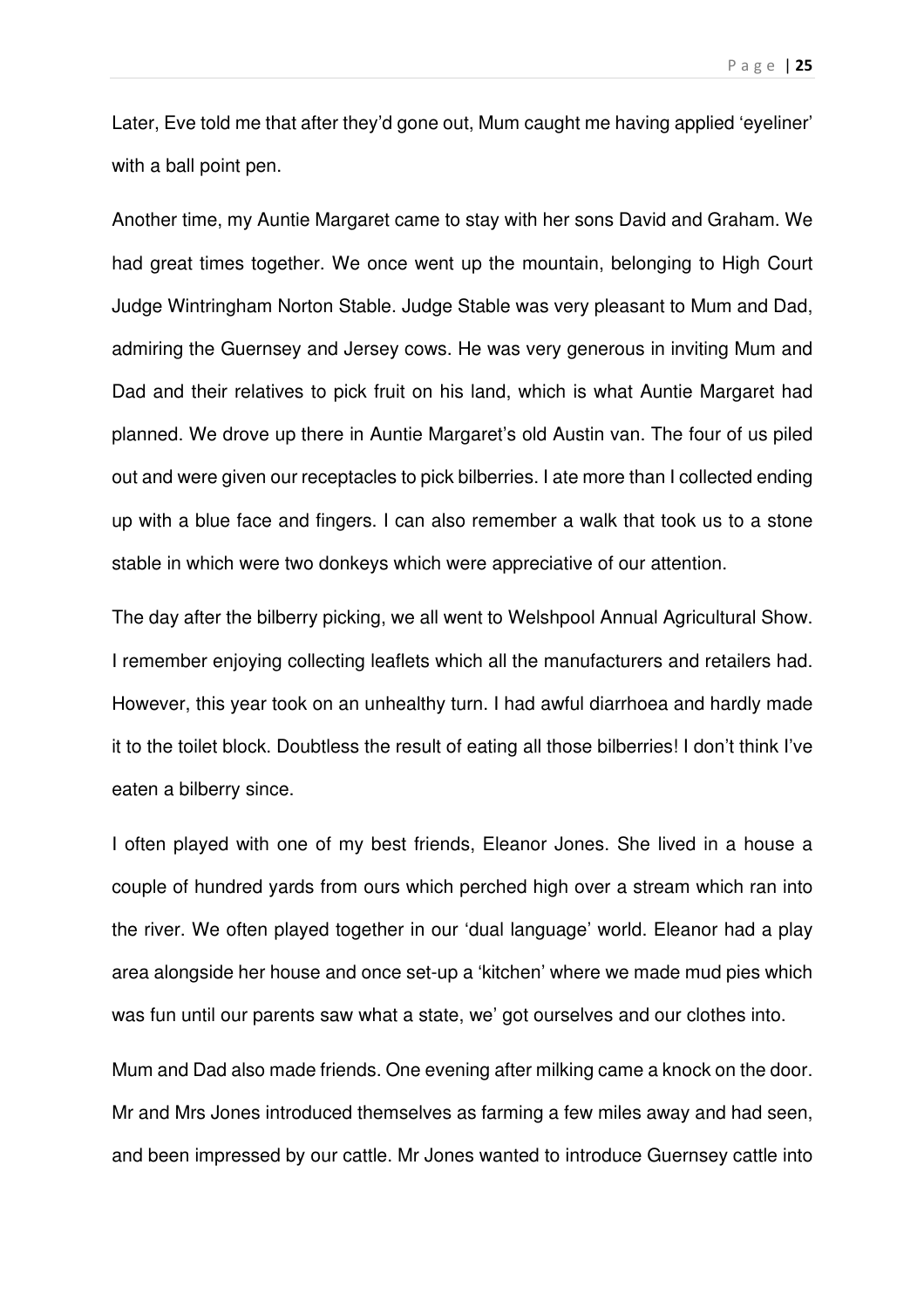his own herd. They came in and, after going to see the herd, spent the rest of the evening with us. I had to go to bed, but showed off by singing as loud as I could.

Mr Jones was a fluent Welsh speaker, but not Mrs Jones. However, they became good friends, going to each other for supper about once a month. They had five children, three boys and two girls.

I used to love our trips to them. Usually on a Sunday evening. I remember that Mrs. Jones used to 'perm' my Mum's hair and that there would be an acrid smell of the chemicals used. In the van, I used to sit on a stool in the back. One time, returning from the Jones' Dad braked suddenly and I fell headlong into the gap between the two front seats.

Once a month or so, dad and Mr. Jones would go to the big cattle market in Crewe, Cheshire. They had special auctions for Channel Island cattle. Sometimes dad would buy a cow or two that would arrive in a cattle lorry which had to unload by the bridge, being too big to go down to the farmyard. In the dead of night, as it usually was, dad had to drive a cow or two down to the cowshed.

On the opposite side of the river was a disused pigsty where us children would congregate for fun and some mischief. Dad discovered that we were pushing stones off the stone wall into the river and was not best pleased.

Bont school was facing closure. There were insufficient pupils to make it viable. One of the teachers had been ill for a long time and eventually alas sadly passed away and was never replaced.

Eventually the school closed and we were transferred to a bigger primary school at Llanbrynmair. I hated it. It made no concession for my poor Welsh and taught everything, without exception, in Welsh. We were even made to speak Welsh in the